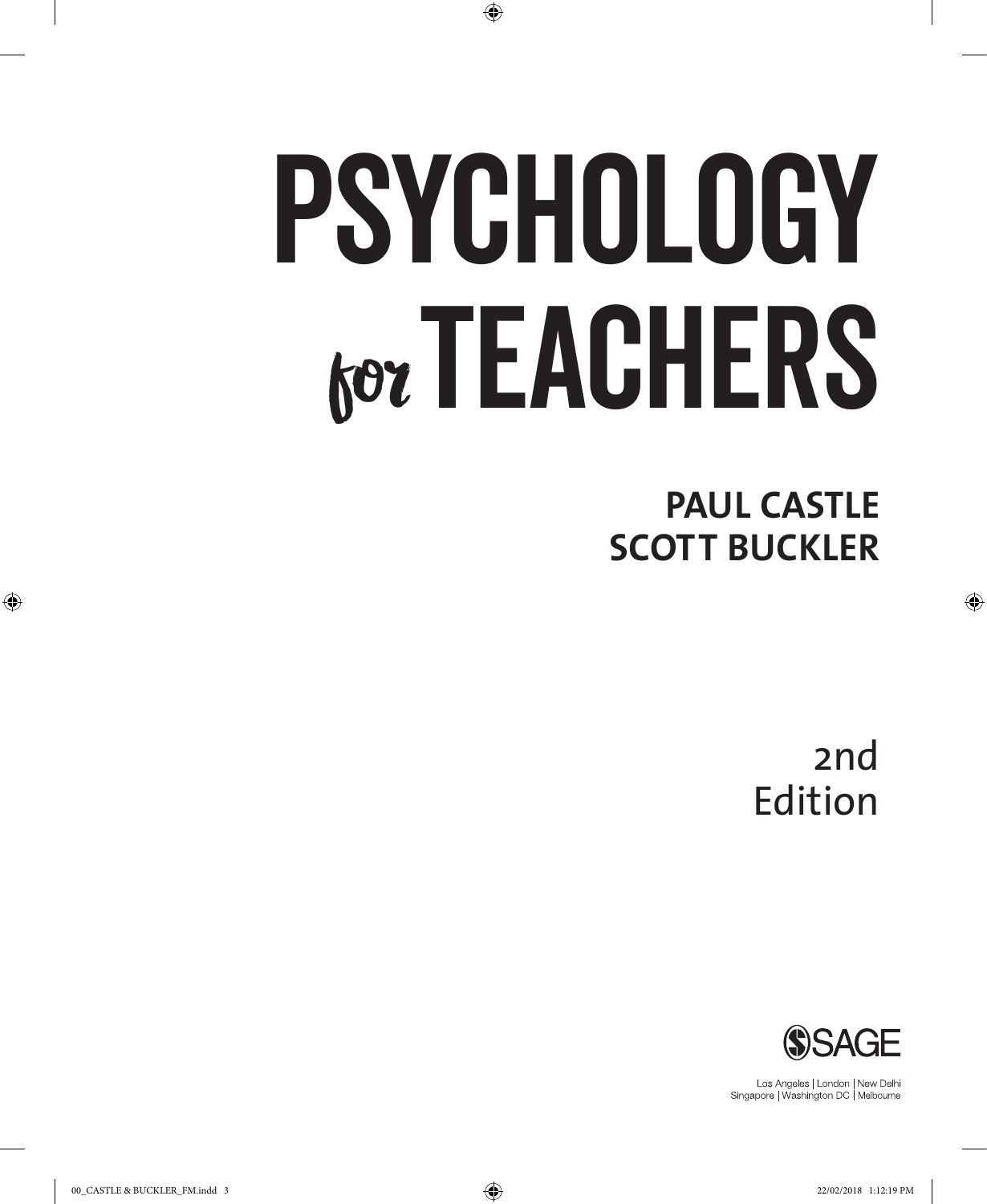

Los Angeles | London | New Delhi Singapore | Washington DC | Melbourne

SAGE Publications Ltd 1 Oliver's Yard 55 City Road London EC1Y 1SP

SAGE Publications Inc. 2455 Teller Road Thousand Oaks, California 91320

SAGE Publications India Pvt Ltd B 1/I 1 Mohan Cooperative Industrial Area Mathura Road New Delhi 110 044

SAGE Publications Asia-Pacific Pte Ltd 3 Church Street #10-04 Samsung Hub Singapore 049483

Paul Castle and Scott Buckler 2018

⊕

First edition published 2014. Reprinted 2015, 2017 This second edition published 2018

Apart from any fair dealing for the purposes of research or private study, or criticism or review, as permitted under the Copyright, Designs and Patents Act, 1988, this publication may be reproduced, stored or transmitted in any form, or by any means, only with the prior permission in writing of the publishers, or in the case of reprographic reproduction, in accordance with the terms of licences issued by the Copyright Licensing Agency. Enquiries concerning reproduction outside those terms should be sent to the publishers.

Editor: James Clark Assistant editor: Rob Patterson Production editor: Rachel Burrows Marketing manager: Lorna Patkai Cover design: Sheila Tong Typeset by: C&M Digitals (P) Ltd, Chennai, India Printed in the UK

**Library of Congress Control Number: 2017951048**

#### **British Library Cataloguing in Publication data**

A catalogue record for this book is available from the British Library

ISBN 978-1-5264-1354-3 ISBN 978-1-5264-1355-0 (pbk)

At SAGE we take sustainability seriously. Most of our products are printed in the UK using responsibly sourced papers and boards. When we print overseas we ensure sustainable papers are used as measured by the PREPS grading system. We undertake an annual audit to monitor our sustainability.

♠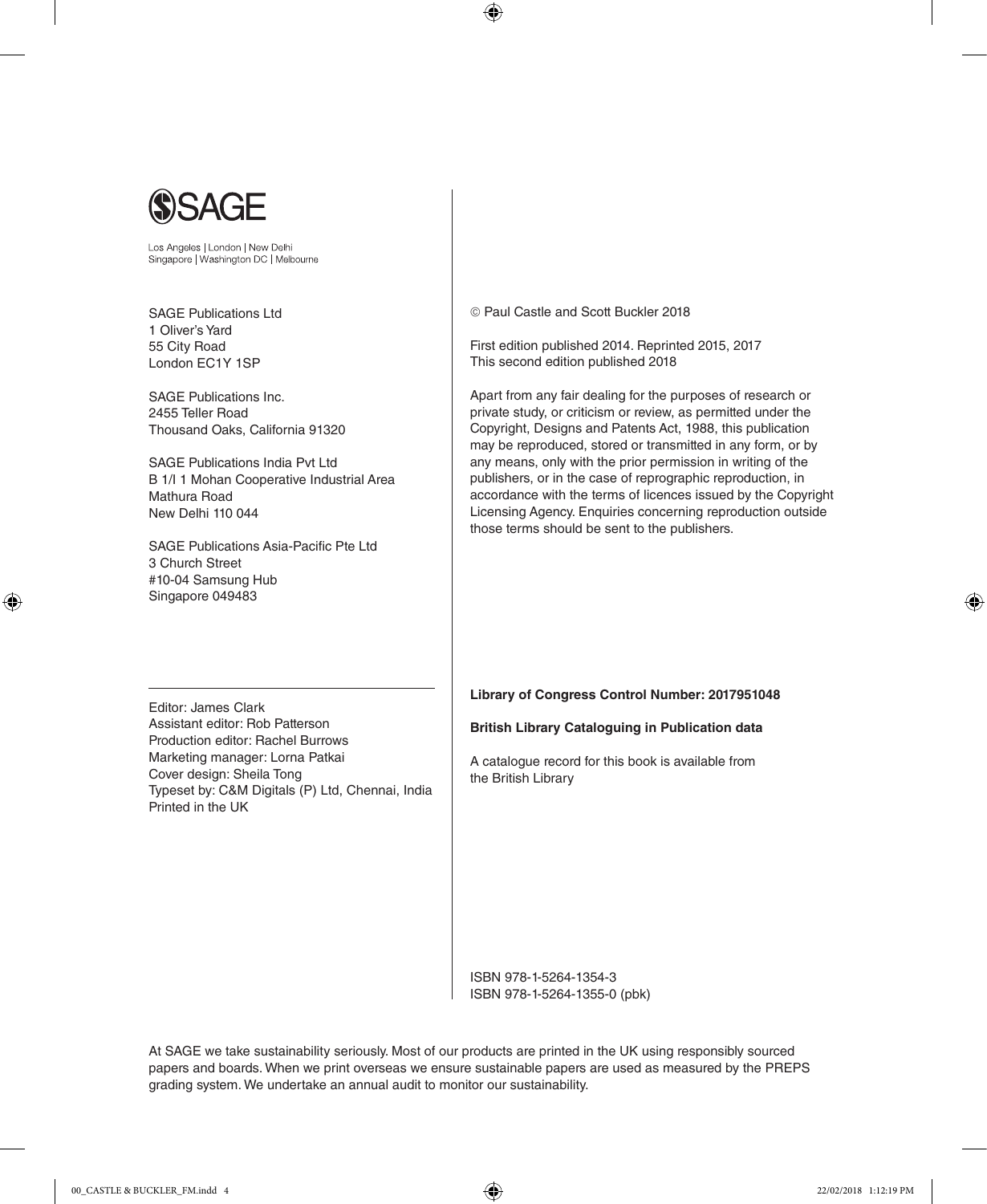# **CONTENTS**

 $\bigoplus$ 

|               | List of Figures<br>List of Tables<br>New to This Edition<br>Acknowledgements<br>About the Authors<br>Foreword<br>Preface<br><b>Online Resources</b> | vii<br>X<br>xii<br>xiii<br>XV<br>xvii<br>xix<br>xxi |
|---------------|-----------------------------------------------------------------------------------------------------------------------------------------------------|-----------------------------------------------------|
|               | <b>PSYCHOLOGICAL PERSPECTIVES ON EDUCATION</b><br>Part 1                                                                                            | 1                                                   |
| 1             | Classical Approaches to Psychology                                                                                                                  | 3                                                   |
| 2             | Developing Approaches to Psychology                                                                                                                 | 25                                                  |
| $\mathcal{E}$ | The Effective Teacher                                                                                                                               | 46                                                  |
| 4             | The Philosophy and Psychology of Professional Practice                                                                                              | 71                                                  |
|               | THE INDIVIDUAL LEARNER<br>Part 2                                                                                                                    | 87                                                  |
| 5             | Neurological and Physical Development                                                                                                               | 89                                                  |
| 6             | Perceptual and Cognitive Development                                                                                                                | 117                                                 |
| 7             | Social, Emotional Development and Personality                                                                                                       | 143                                                 |
|               | <b>MEETING THE NEEDS OF THE LEARNER</b><br>Part 3                                                                                                   | 171                                                 |
| 8             | Understanding the Self                                                                                                                              | 173                                                 |
| 9             | Understanding Special Educational Needs and Disabilities (SEND)                                                                                     | 196                                                 |
| 10            | Motivation                                                                                                                                          | 226                                                 |
| 11            | Integrating Psychology in the Classroom                                                                                                             | 247                                                 |

 $\bigoplus$ 

 $\bigoplus$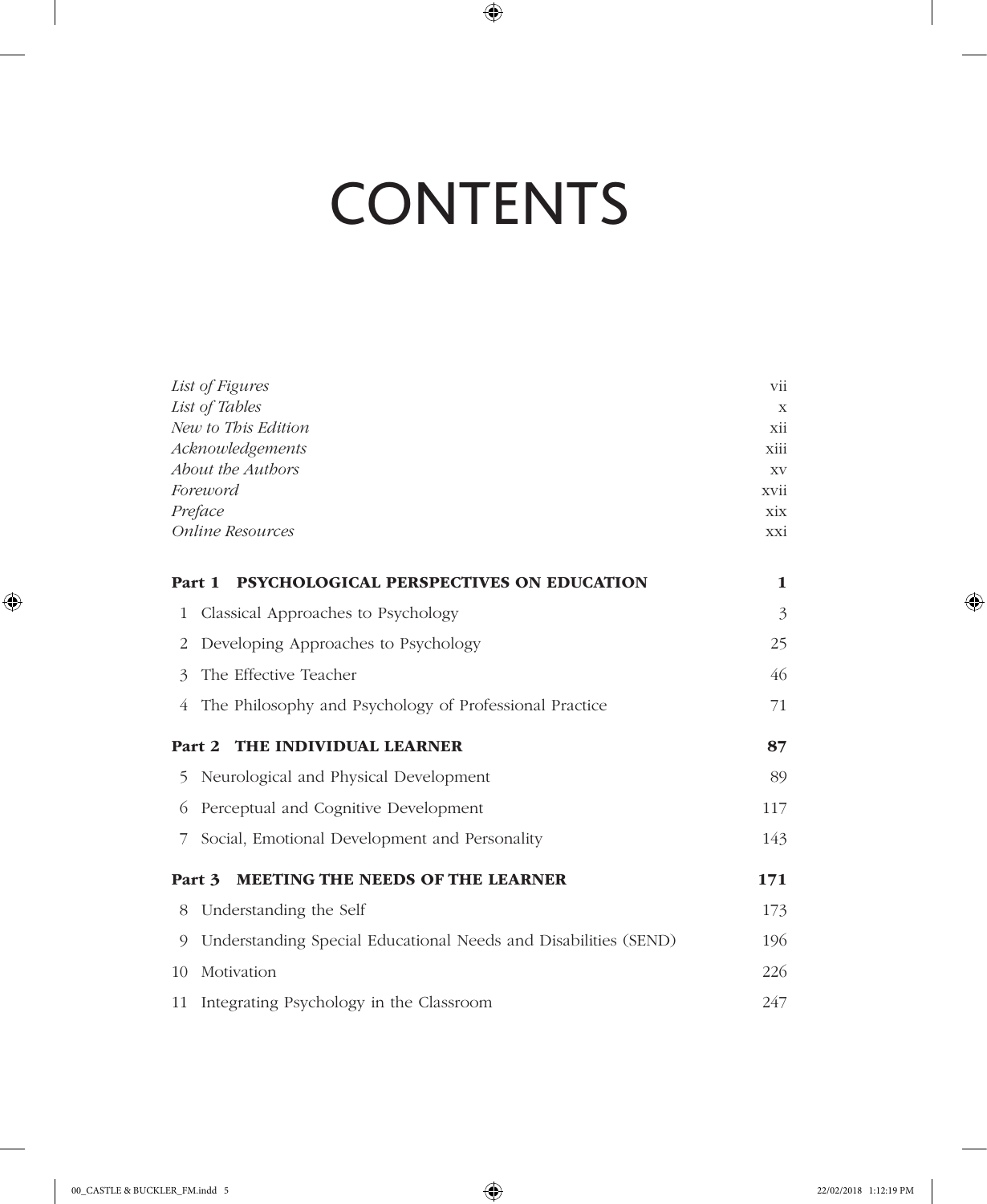#### **vi CONTENTS**

|              | Part 4 MENTAL HEALTH, WELLBEING AND RESILIENCE               | 263 |
|--------------|--------------------------------------------------------------|-----|
|              | 12 Mental Wellbeing                                          | 265 |
|              | 13 Coaching Psychology and Developing Resilience             | 295 |
|              | Part 5 PSYCHOLOGICAL SKILLS TRAINING                         | 315 |
|              | 14 Goal-Setting                                              | 317 |
|              | 15 Mental Imagery                                            | 333 |
|              | 16 Self-Talk and Cognitive Restructuring                     | 348 |
| 17           | Relaxation                                                   | 358 |
|              | Part 6 EVIDENCE-BASED TEACHING                               | 375 |
|              | 18 Doing Research                                            | 377 |
|              | 19 Analysing Data                                            | 399 |
|              | Part 7 CLASSROOM PRACTICE                                    | 421 |
|              | 20 The Learning Environment                                  | 423 |
|              | 21 The 'Ideal' Teacher                                       | 443 |
|              | 22 Reflective Position: Integrating the Strands of this Book | 462 |
|              | References                                                   | 469 |
| <i>Index</i> | 506                                                          |     |

 $\bigoplus$ 

 $\overline{\phantom{a}}$ 

 $\bigoplus$ 

 $\overline{\phantom{a}}$ 

 $\overline{\phantom{a}}$ 

 $\bigoplus$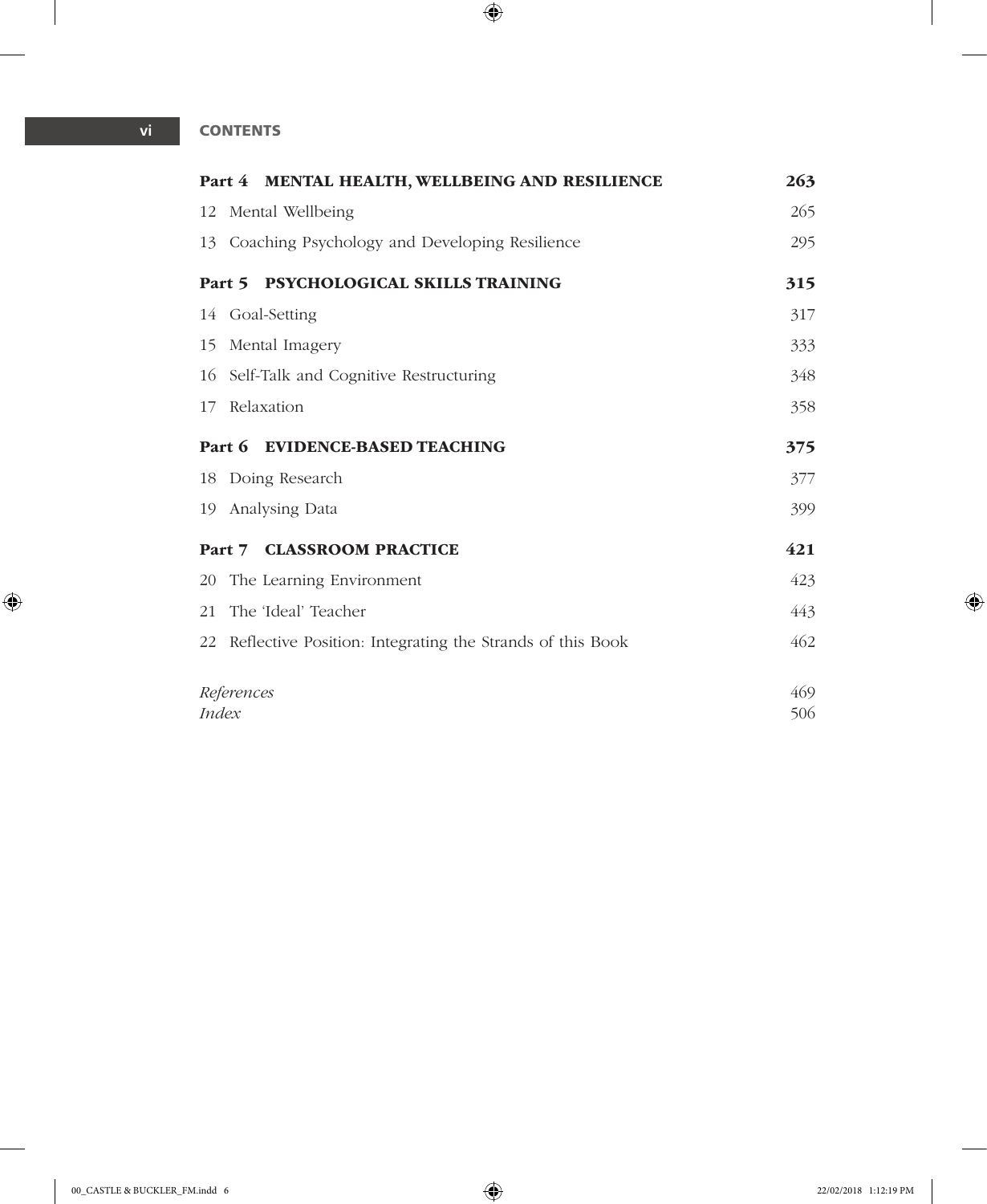# 13 COACHING PSYCHOLOGY AND DEVELOPING RESILIENCE

⊕

| 13.1  | Introduction                                                       | 296 |
|-------|--------------------------------------------------------------------|-----|
| 13.2  | Contextualising resilience                                         | 296 |
| 13.3  | The origins of coaching psychology                                 | 297 |
| 13.4  | Integration of coaching psychology with counselling, clinical      |     |
|       | and educational psychology                                         | 299 |
| 13.5  | What exactly is resilience?                                        | 300 |
| 13.6  | Facing mental wellbeing challenges by developing resilience        | 300 |
| 13.7  | Resilience in sport and business resembles resilience in education | 302 |
| 13.8  | Resilience in business                                             | 303 |
| 13.9  | Resilience in sport and physical activity                          | 304 |
| 13.10 | Resilience in military settings                                    | 306 |
| 13.11 | Resilience in education                                            | 309 |
| 13.12 | Conclusion                                                         | 314 |
| 13.13 | Further reading                                                    | 314 |
|       |                                                                    |     |

 $\bigoplus$ 

 $\bigoplus$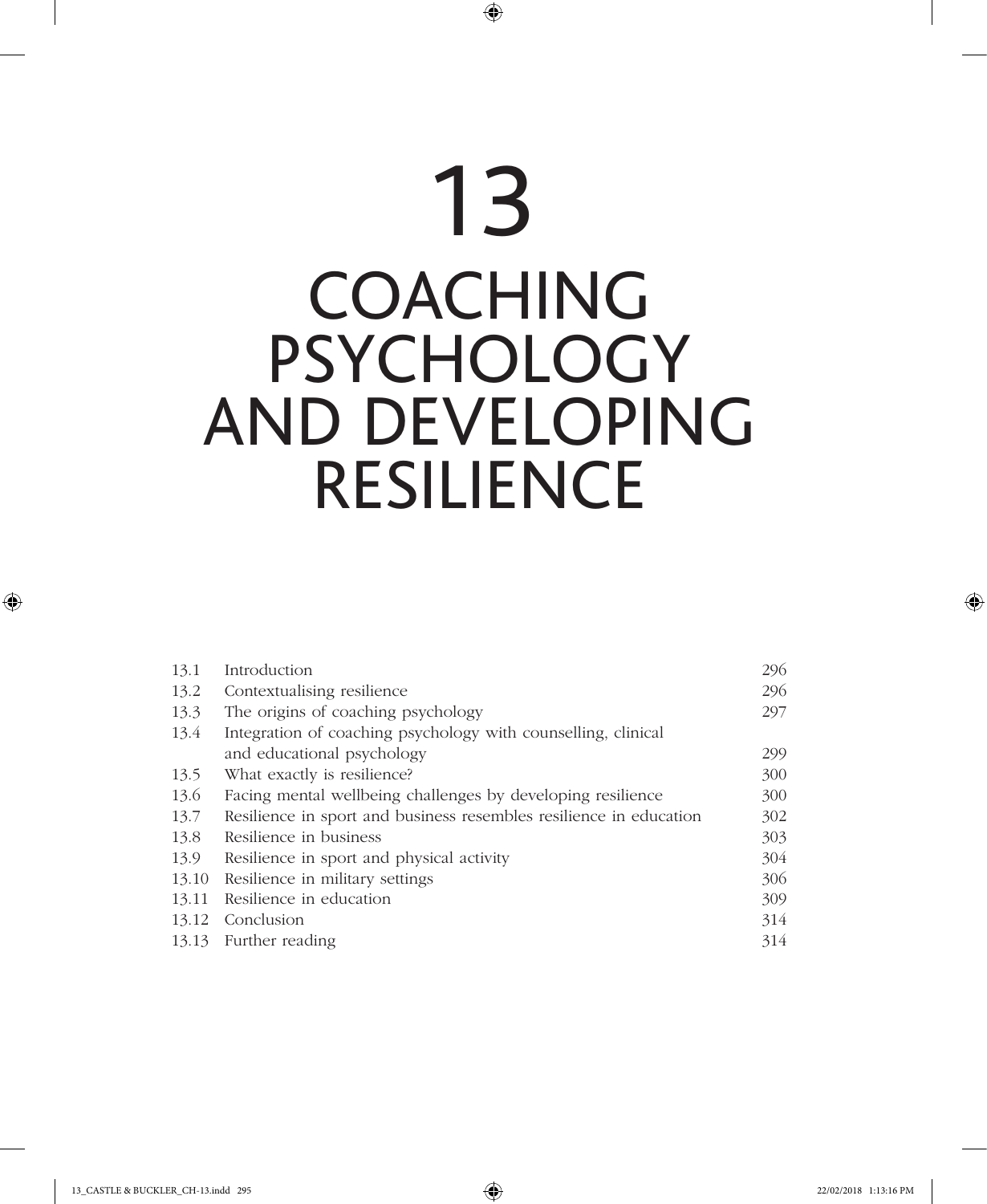## CHAPTER OBJECTIVES

Understand the different ways of defining and conceptualising resilience.

⊕

• Understand the relationship between MWB and resilience in a variety of contexts, and relate knowledge of these to the classroom.

## TEACHERS' STANDARDS

A teacher must:

- 5 Adapt teaching to respond to the strengths and needs of all pupils
	- demonstrate an awareness of the physical, social and intellectual development of children, and know how to adapt teaching to support pupils' education at different stages of development
	- have a clear understanding of the needs of all pupils, including those with special educational needs; those of high ability; those with English as an additional language; those with disabilities; and be able to use and evaluate distinctive teaching approaches to engage and support them
- 8 Fulfil wider professional responsibilities
	- take responsibility for improving teaching through appropriate professional development, responding to advice and feedback from colleagues
	- communicate effectively with parents with regard to pupils' achievements and well-being

# 13.1 INTRODUCTION

Having considered MWB in the previous chapter, it is now possible in this chapter to explore the links between MWB, developing resilience and the role of coaching psychology in this process. In the following section, we will explore applied techniques from the realms of psychological skills training to provide guidance on the 'how to…' element of this section.

# 13.2 CONTEXTUALISING RESILIENCE

Drop-out rates in the teaching profession have become an internationally recognised problem. It has been reported that 70 per cent of Canadian teachers leave within the

♠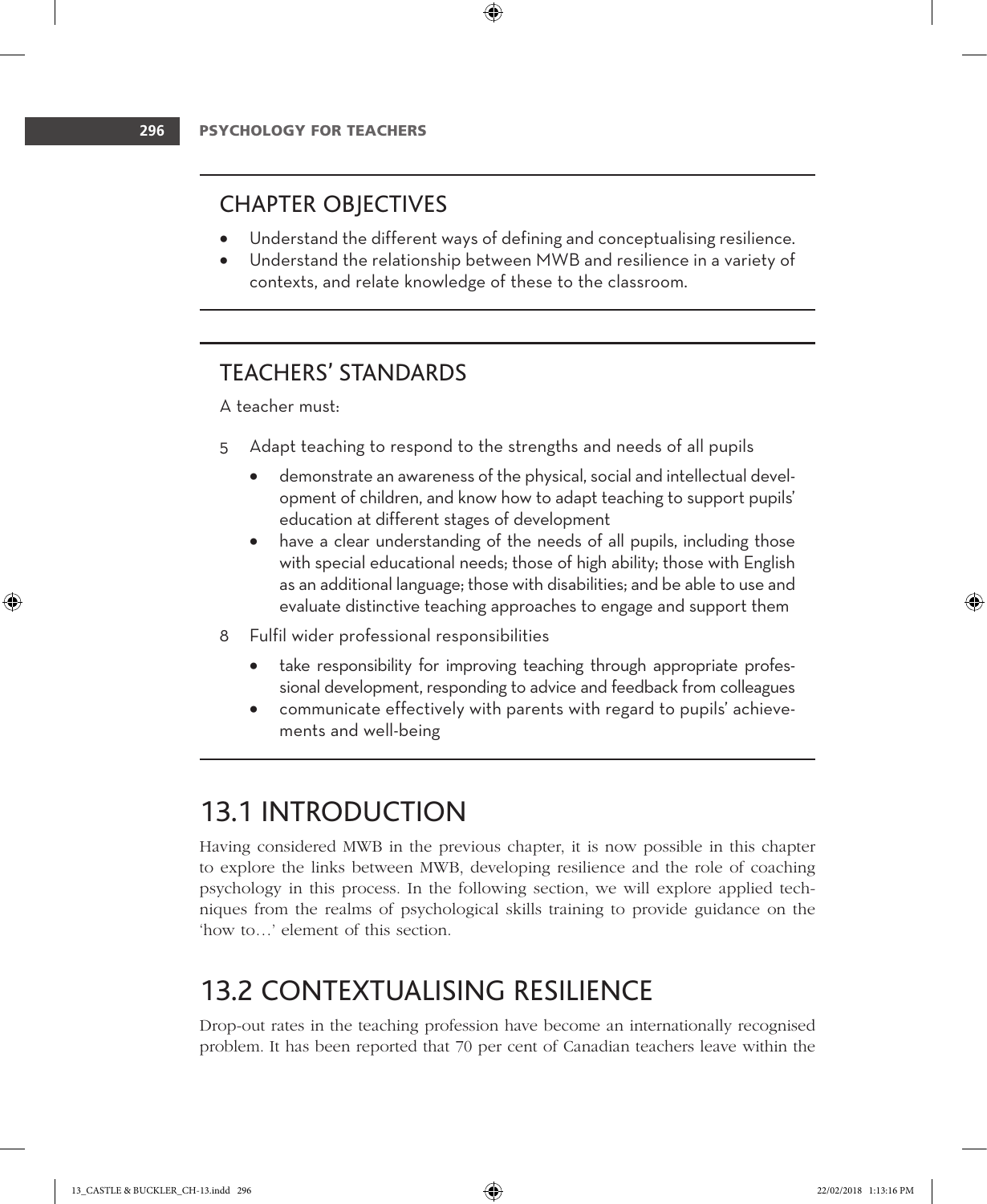#### COACHING PSYCHOLOGY and DEVELOPING RESILIENCE **297**

first five years and 50 per cent within the first two years of service (see Carsenti and Collin, 2013). Carsenti and Collin contrast this with findings elsewhere, showing that 46 per cent of teachers in the USA leave within the first five years, while the attrition rate in the UK is 40 per cent within the first three years, with rates in France and Germany being significantly less, postulated to be due to the non-accountability of teachers for their failing pupils (cf. Carsenti and Collin, 2013). Findings such as these are now being mirrored at the beginning of the process, in the UK, where governmentset recruitment targets have not been met in the last five years (House of Commons Education Committee, 2017). Female teachers between the ages of 30 and 39 are most likely to leave within two years of training, falling far short of the 5 and 8 years required to develop into an 'experienced' teacher (Newton, 2016).

⊕

On the flipside of the coin, 92 per cent of students entering higher education have reported experiencing what has been termed 'mental distress', with 20 per cent disclosing mental health issues (Macintosh and Shaw, 2017). Not only is this of concern to all higher education institutions: it is a sign of the times and perhaps provides some insight into just how resilient our early career personnel might be as they enter our challenging profession. We pick this up in more detail elsewhere in the chapter.

# 13.3 THE ORIGINS OF COACHING PSYCHOLOGY

As the discipline of psychology has evolved since its inception, so too have its sub-disciplines established themselves more widely. In the UK, the Special Group in Coaching Psychology (SGCP) emerged in 2004 from the previous Coaching Psychology Forum (CPF), which aimed to improve and promote standards within the profession. The SGCP provides a platform for the sharing and dissemination of research and practice in all aspects of the psychology of coaching for coaching psychologists and for those coaches who wish to use psychology in their coaching. It is one of eight internationally recognised professional coaching psychology bodies (British Psychological Society, 2017). Examples of recent research within the SGCP can be seen in the June 2017 edition of the *Coaching Psychologist*, which includes: an article on mindfulness in coaching (Passmore, 2017); an article on 'conversational mapping', which aims to simplify theory in a non-technical way, in order to facilitate effective communication between coach and client (Grant, 2017); an article on the role that coaching practitioners adopt in working with mental health issues (Corrie, 2017); followed by a book review on Gestalt coaching (Laughlin, 2017). Links have been made to show that emotion coaching as a strategy for promoting MWB in schools helps to develop empathy in the adult–child relationship, by having an awareness of a child's emotions, recognising emotion-based opportunities for teaching, utilising empathic listening, normalising emotions and providing safe boundaries within which to operate (Gus et al., 2015).

♠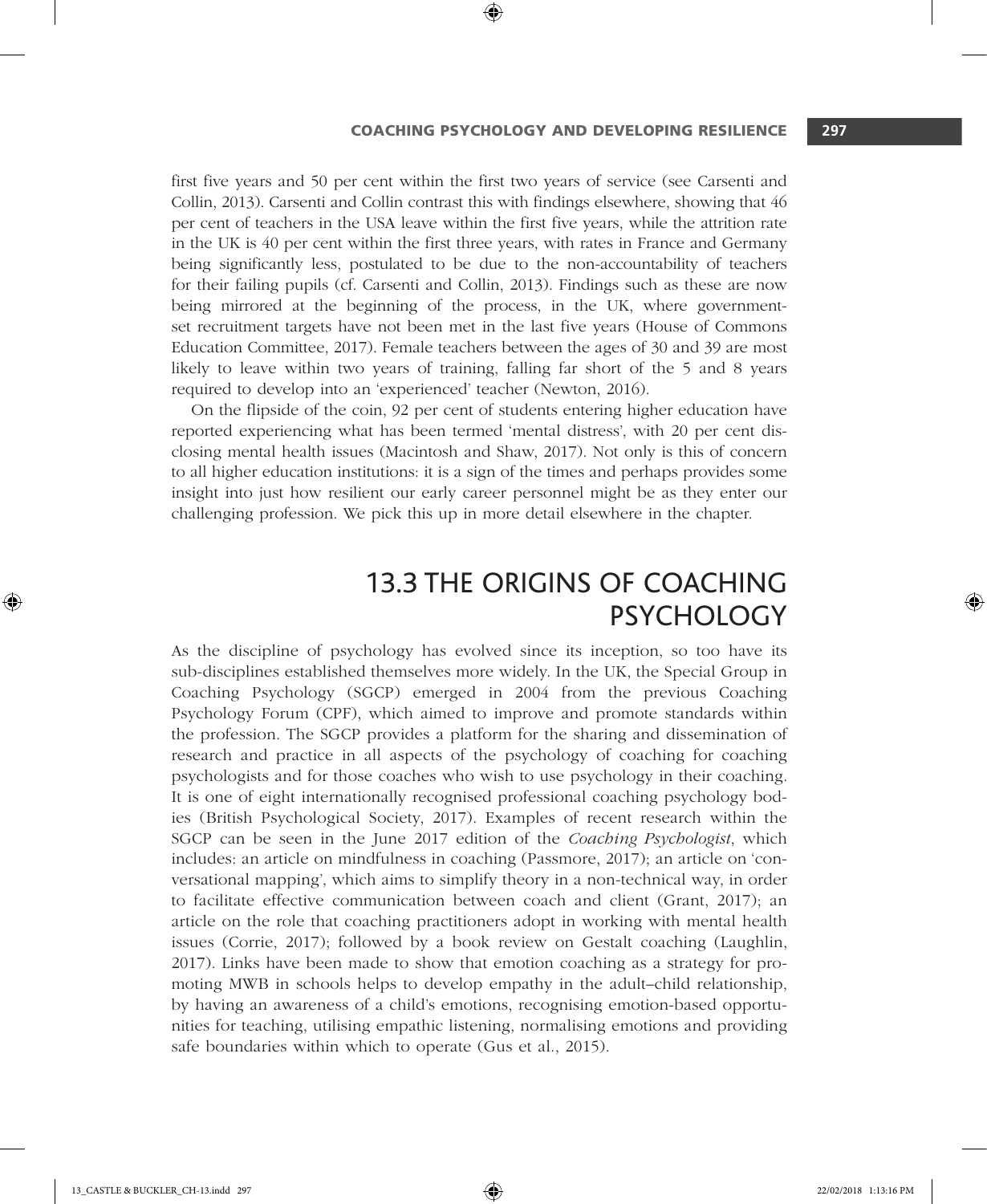In adopting a coaching psychology approach, we now have clarity, yet at the same time we have overlap. Or is it perceived overlap? If there is overlap, where should one draw the line? That is, at what point does a topic that is firmly within the realm of one sub-discipline become the 'property' of another? Let's put it another way using the example of the following case study.

⊕

### CASE STUDY John

John is a 13-year-old student who has recently told his friends that he feels 'really low, down and depressed'. He has felt like this for around three months but hasn't mentioned it until now. He has slipped back at school and is no longer performing to his ability, according to his teachers, in most subjects. His friends have mentioned that 'he is sick a lot', which you now know means that he often vomits in the toilets after eating. He has started to isolate himself at school in the last two weeks and you have noticed that his appearance is more unkempt than it used to be.

Should one enlist the support of a clinical psychologist, an educational psychologist, a coaching psychologist, a health psychologist, a sport and exercise psychologist, a social psychologist or a cognitive (neuro) psychologist? The correct answer, in an ideal world, would be to enlist as many of these as is appropriate! Of course, we do not operate in an ideal world and so our guidance would be to enlist as many of these as is expedient, given the constraints of any budget. Multidisciplinary working is always more effective than working in isolation. Let us assume, at this juncture, that John is not experiencing any neurological or neuropsychological deficits. A key factor will be the point at which one becomes aware of John's symptoms and his ensuing needs. A clinical psychologist would not be appropriate and indeed would not be available, if John was in the early stages of his situation. Similarly, an educational psychologist would only be called on at a particular point, where the school becomes increasingly concerned about John's welfare. A sport and exercise psychologist may be available to offer guidance on MWB through the realms of sport or physical activity, and there is a wealth of research to suggest potential ways that this could help.

A brief literature search on the relationship between depression and neurotransmitters in the brain reveals a significant body of work; among these, we discovered a meta-analysis of studies examining effects of probiotic supplements on the two-way communication channel between the central nervous system and the gastrointestinal tract, known commonly as the 'gut–brain axis' (Wallace and Milev, 2017). Would John benefit from an intervention that adopts this approach to his issues? Would specialists in other disciplines of psychology even be aware that probiotic supplements may ameliorate symptoms of depression? How would ⊕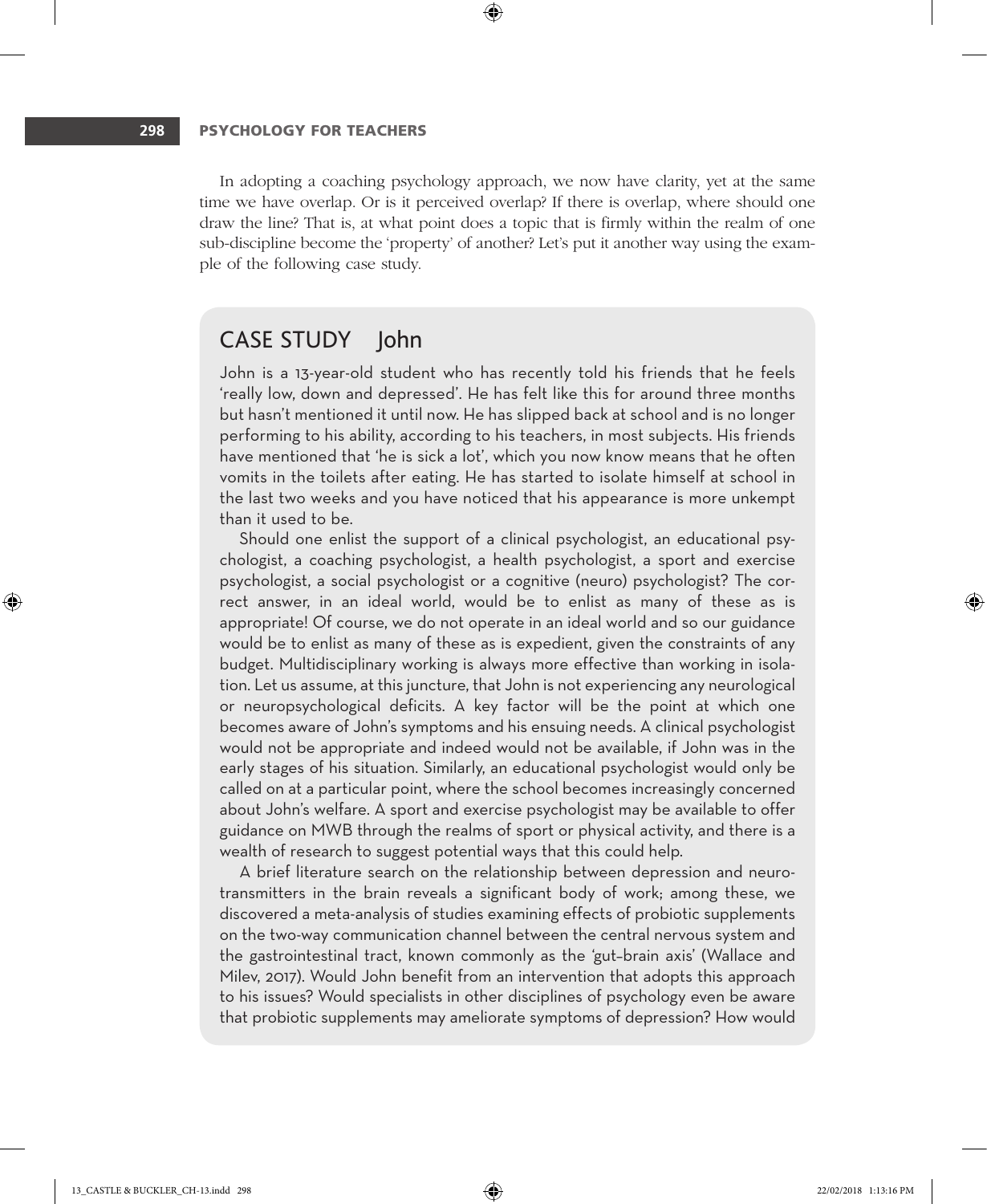#### COACHING PSYCHOLOGY and DEVELOPING RESILIENCE **299**

we reconcile this with John being sick in the toilets? Alternatively, a search on the antidepressant effect of physical activity can be found, for example, in systematic review articles examining type of activity and amount or 'dosage' (Nyström et al., 2015). We will return to Nyström et al. (2015) in the section on physical activity elsewhere in this chapter.

⊕

Coaching psychology was borne out of a need to offer expertise that was not strictly clinical, i.e., it did not require the expert knowledge of psychological disorders. It acts perhaps as the preventative measure before issues become clinical. This is reflected in the findings that 98 per cent of coaching psychologists in a recent survey stated the importance of being able to detect poor mental health in clients and 88 per cent had a desire to receive additional training related to mental health issues (Corrie, 2017). In terms of this chapter, MWB is not positive/negative, on/off, good/bad. It is a fluctuating state and every one of us will move along or around different points at different times of our lives, or even within a single day. Using the analogy of wakefulness, some days we feel more awake than others, or more awake at a certain point in one day than another point. Interestingly, even during sleep, we are all more asleep at some points during the sleep cycle than others (search engine term: 'ultradian rhythms'). MWB is conceptually similar, insofar as neither is it possible to have none!

# 13.4 INTEGRATION OF COACHING PSYCHOLOGY WITH COUNSELLING, CLINICAL AND EDUCATIONAL PSYCHOLOGY

As there would seem to be a significant area of overlap between these sub-disciplines of psychology, pointed out above, one must consider how each sub-discipline can enmesh itself with its counterparts, in order to provide solutions to challenges. In aiming to facilitate an element of 'protection' or 'protective layer', through knowledge acquisition, one can understand how the term 'resilience' has emerged, especially in the realms of sport, business and in the military. We now move on to begin exploring resilience in a thematic manner, focusing on resilience as an overarching theme, followed by an exploration of resilience in teaching, in students training to become teachers and in children who are required to build resilience skills. The common factor in each of these groups is that the rigours of day-to-day life require resilience. Without it, challenges become struggles, struggles become fatiguing and ultimately there is a danger of being unable to cope, with an ensuing sense of 'drowning' in one's problems.

♠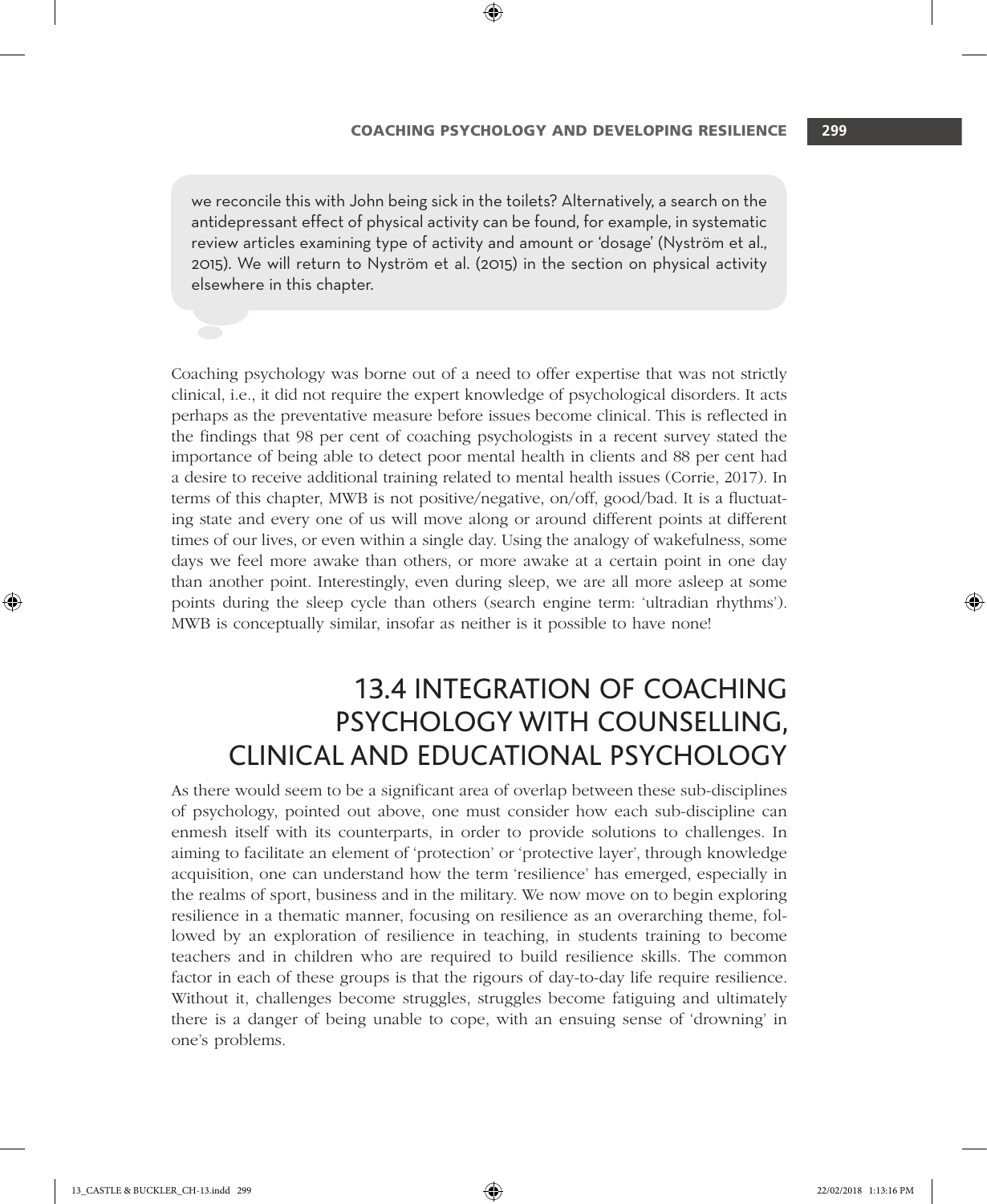# 13.5 WHAT EXACTLY IS RESILIENCE?

⊕

Such a simple question! Unfortunately, it does not have a simple answer, but then we imagine that you already knew this would be the case. Resilience means many different things to many different people. Is it being hardened to the pressures experienced in daily life? Is it being able to continue in the face of adversity? Is it taking on more and more roles and responsibilities without 'cracking'? Is it stamina, endurance and the sheer determination to succeed? Is it the ability to bounce back after a challenge that was too large? Is it dealing with failure in a positive way? We will explore definitions shortly, but in short, yes, perhaps it is all of these, or any combination of these things. This leads us to ask the question: who is resilient, or is more resilient than other people? Elite athletes and sports performers? Military personnel in life-threatening environments and/or situations? Medical professionals carrying out life-saving procedures on patients? Business people, chasing financial rewards or securing the big deal? Teachers facing challenges linked to the education of our future adults? Did you just stop reading and wonder why the word 'teachers' was included in this list? If you did, you are perhaps correct in questioning its inclusion. Nevertheless, we would argue that there are huge similarities among them, to some extent or other. For instance, who spends long hours, day in, day out, constantly striving to operate at their best? Any of these groups! Who performs or adopts a role that they have trained for and who must overcome the issues faced by those who are at the other end of the performance? Any of these groups! The important point here is that there are shared qualities in each of these professions, along with many more professions (we did not wish to labour the point by creating an exhaustive list); and often, teachers do not see these qualities in themselves. If you did not possess these qualities, you would not have got to where you are today.

# 13.6 FACING MENTAL WELLBEING CHALLENGES BY DEVELOPING RESILIENCE

In exploring definitions of resilience, we will offer a variety, from the various fields mentioned above, in order to establish similarities, along with any nuanced differences among them. Having made the professional transition from student to qualified teacher, the following definition seems to be rather practical and useful to bear in mind. Madewell and Ponce-Garcia suggest that resilience is: 'The capacity of an individual to maintain normative, or positive, development in the presence of risk' (Madewell and Ponce-Garcia, 2016: 250). This infers that an element of equilibrium is necessary when choice means taking 'risks'. Gu and Day (2013) couch their definition in terms of experiencing resilience as it relates to capacity; hence the experience of resilience is 'perceived as being closely allied to their [teachers'] everyday capacity to sustain their ⊕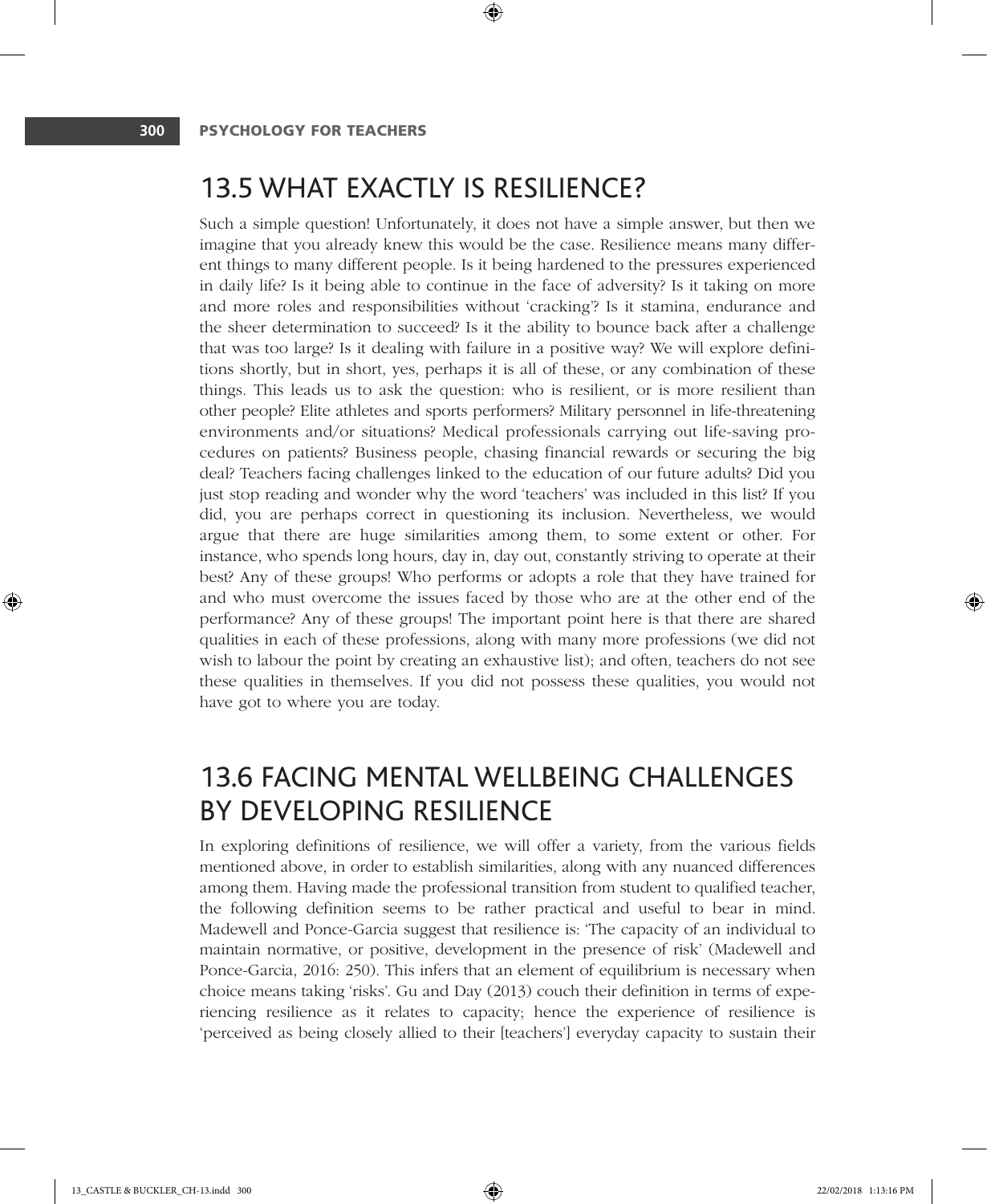educational purposes' and 'successfully manage the unavoidable uncertainties which are inherent in the practice of being a teacher' (Gu and Day, 2013: 22).

⊕

A report produced by Unite Students, in collaboration with YouGov and YouthSight, in 2017, based on 2016 data, explored key non-academic elements of student life that impact on higher education students' studies (Macintosh and Shaw, 2017). While this report would view resilience as an element, rather than an umbrella term, it does identify both positive and negative contributory features related to life satisfaction, which are pertinent. Positive elements include confidence and support networks, i.e., friends, family and support from the university, through its support services, tutors, counsellors, etc. Acting against these positive elements are feelings of isolation and desperation, social life stress, university (study) life stress and any pre-existing MWB issues. The authors call for further urgent exploration of resilience in higher education and the implementation of a series of practical steps: embedding resilience into everyday interactions with students; creating a 'Resilience Toolkit', to be adopted across all higher education institutions; exploring all potential areas where resilience can be developed, such as teachers, parents, peers, the living and learning environment, as well as the more obvious teaching and support services mentioned earlier; and adopting an integrated approach that takes place in synergy with approaches developing in primary and secondary education, in order to promote resilient adults, as we outlined in Chapter 13.

The resilient student 'embodies a set of identified characteristics ("internal factors") and makes use of them in order to bounce back from setbacks and difficult situations' (Macintosh and Shaw, 2017: 8). An interplay between internal and external factors exists, whereby self-management and emotional control (internal) cohabit the space with social integration, social support and support networks. The ability to bounce back emerges from the complex interplay between these factors, with willpower and self-control emerging, from the report, as noteworthy elements.

The Unite Students report acknowledges the fact that its data was concerned with non-academic issues related to student life, in a wider sense, and that little by way of literature exists that has explored the development of resilience external to the classroom context. It seems that we may all have been looking in the wrong place, or, at the very least, should explore the interplay between the academic and non-academic. The report recommends that we adopt a new perspective on resilience, and indeed this is something that has been happening at the University of Worcester in recent years (see Section 13.11 below).

Lawton-Smith (2017) provides an excellent and articulate exposition of resilience in the context of a study which combines resilience, coaching psychology and leadership. The study in itself is fascinating and provides insight into the semantics used by 'resilient senior leaders' and how resilience integrates into existing leadership and organisational frameworks. It is worth spending time discussing this paper here.

Smith argues that it is difficult to define and pinpoint resilience, unless one is clear about the nuances in current literature, which would appear to align with three distinct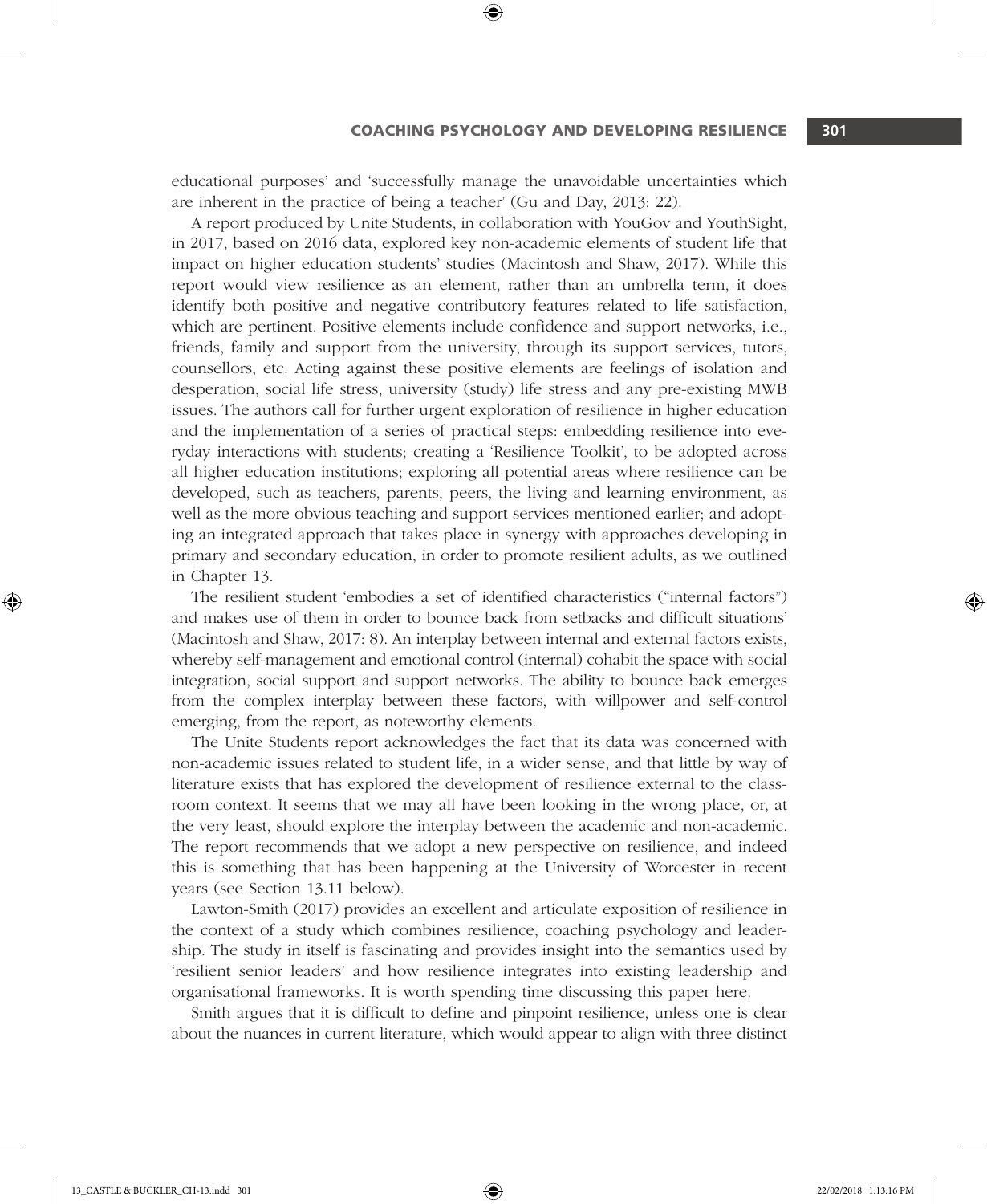approaches: asset approach, systemic approach and developmental approach. This is helpful in directing the reader to identify the type of approach adopted, when searching for relevant journal articles. The asset approach, perhaps the most commonly perceived and once intuitively favoured approach, sees resilience as a list, rather like a list of ingredients in making a cake, such as a Black Forest gateau. If all of the ingredients are present, the final outcome will be as intended. If the kirsch is missing, it becomes a simple matter of ensuring that kirsch is added next time. Similarly, any missing resilience ingredients can be identified, e.g., self-esteem, and can then be instilled or installed so that the gap has been filled. While this would seem to be a rational idea, it is actually less than ideal, insofar as it fails to take a wide range of internal and external factors into account. Resilience is more than simply acquiring a list of attributes. Equally, it is misleading to assume that, having acquired the attributes, that they are enduring and useable at any given point in time. In resilience terms, there must be something more. The systemic approach addresses this need to move away from assets, in the direction of dynamics, by taking internal, psychological and biopsychological factors and integrating these with exogenous factors, such as social support, Smith suggests. The developmental approach is an extension of the systemic approach, but is seen as 'relative, emerging and changing in transaction with specific circumstances and challenges' (Lawton-Smith, 2017: 10). What Smith is referring to here is that the person not only adapts to new challenges, but also learns to become more adaptable with each challenge. It is the learning element that takes centre stage, rather than simply adaptation. In this way, resilience is perhaps akin to flexibility in different circumstances, and flexibility leads to learning how to use transferable skills to enhance this, which then promotes ease of adaptation.

⊕

# 13.7 RESILIENCE IN SPORT AND BUSINESS RESEMBLES RESILIENCE IN EDUCATION

In business, resilience is perceived to be about bouncing back after setbacks and doing so with a positive mindset. This is equally the case in sport, where athletes and performers learn from failure in order to become mentally stronger in future competitions and events. People in these spheres of life talk in terms of 'being knocked down and getting back up again' – there is a 'never give up' mindset. Challenges do not sap resources, rather they fuel resources. Any student teacher or newly qualified teacher should be able to identify with this mindset, or at least should do, now that we have drawn parallels. As the equivalent to an endurance athlete, you do have the resources to deal with the challenge. Knowing how best to allocate those resources is the key to ongoing development and, ultimately, to success. We will examine these areas briefly and also delve into the literature on military psychology relating to resilience, in order to help us formulate a clearer picture of themes that emerge in each of these spheres.

♠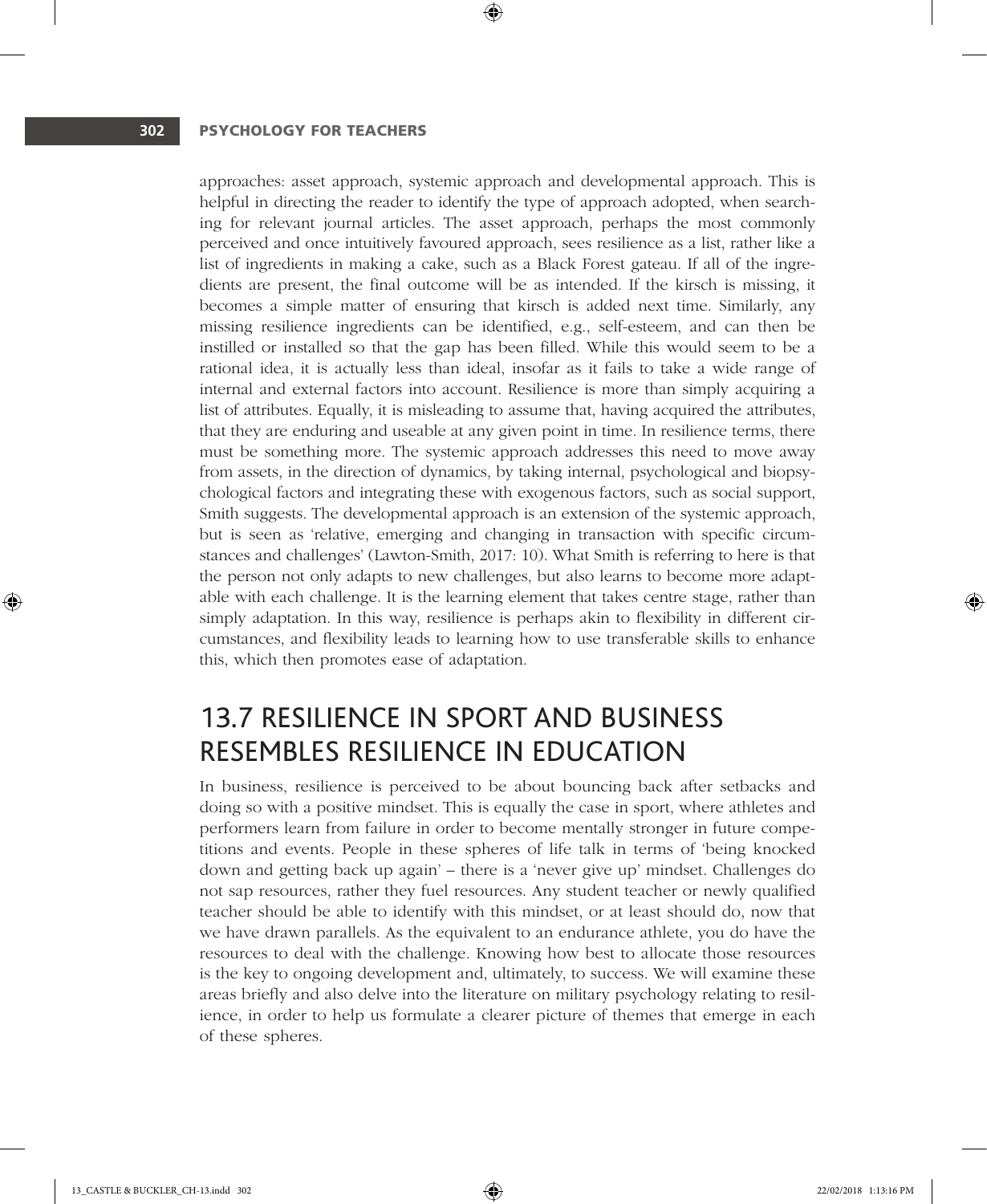# 13.8 RESILIENCE IN BUSINESS

In business, resilience is the domain of the individual, yet equally there is a notion of 'organisational resilience' (Chen, 2016), which relates to the adaptability of an organisation to the challenges it faces. This embodies a sense of personification in companies that gives them a life-force of their own. In an ideal world, educational establishments bear a strong resemblance to businesses and one would hope that the metaphor would operate equally well. Chen identified five factors of organisational resilience in R&D (research and development) teams: shared vision, willingness to learn, adaptation ability, cooperation awareness and work enthusiasm. Each of these map onto primary, secondary and tertiary education appropriately. These factors combine to produce organisational resilience and, as Chen highlights, resemble selfevaluations from individual members, contributing to the overall team (Chen, 2016). Unsurprisingly, in line with our positive attitude towards the importance of resilience, resilience training has emerged in a recent systematic review of workplace resilience training, as being beneficial to mental health, as personal resilience develops (Robertson et al., 2015).

⊕

The theme of workplace resilience emerges and there is an element of commonality among the external factors of social support, social relationships and social integration, where everyone involved is in it together. Think in terms of Seligman's 'learned helplessness' (Seligman, 1973) and you will be misunderstanding our point. It is not a case of everyone experiencing what are perceived to be the overwhelming demands of the job, but rather a shared appreciation and understanding of the job that is required of us. Accordingly, the very people we work with are important in providing support because they understand too. A support network of this type is a significant contribution to resilience-building and sits nicely with the dual nature of resilience and relationships proposed by the relational coordination theory, from social psychology, which pairs up the psychosocial elements associated with support, alongside the technical elements associated with the role of the job (Gittell, 2016). It is not uncommon these days for companies in the corporate sector to employ a 'Wellbeing Director' or 'Head of Wellbeing' and this concept is being trialled by Nuffield Health Care, in the education sector (Paton, 2015).

A noteworthy study that examined the effectiveness of different resilience training delivery formats discovered that one-to-one delivery was more effective than group delivery sessions, which in turn were more effective than train-the-trainer or computer-based resilience programmes (Vanhove et al., 2016).

Wood (2016) advises that a little caution is aired while considering exactly how much 'scaffolding' should be put in place by institutions as support, highlighting that students of today are different from those in the past, the stressors for students have changed and that providing too much support does not necessarily help students to establish resilience and indeed independence. While this is a controversial point, we can understand that a framework of support, which facilitates flexibility

♠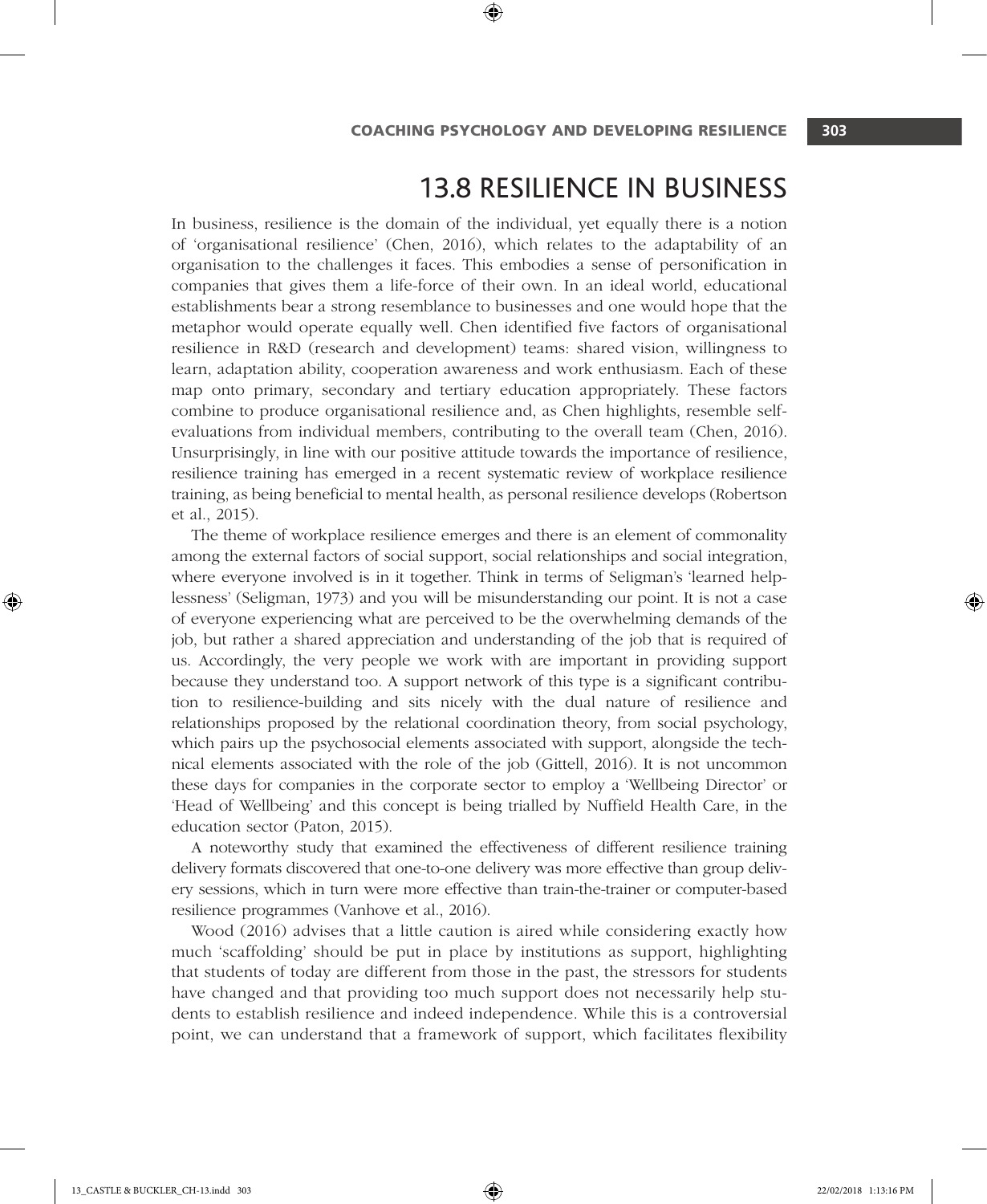for self-discovery and self-help, may better promote resilience. Wood's notion of a supportive learning environment echoes what many of us would argue to be of huge importance in the business of education prevalent today.

⊕

# 13.9 RESILIENCE IN SPORT AND PHYSICAL ACTIVITY

Sport is perhaps the most common place where one would expect to find resilience. We hear of professional sports people 'pushing the limits', winning gold, achieving new world records, performing feats of endurance previously unheard of and so forth. Equally, recreational sports people display levels of resilience, perhaps not to the same extent, but certainly of a similar kind. The recreational jogger who only started six months ago shows resilience in completing a half marathon. The cardiac rehabilitation patient who has taken up cycling to help with the recovery programme shows resilience. The child struggling with an obesity issue and has started using a Nintendo Wii Fit shows resilience, as does the teacher trying to balance work-life with exercise in order to keep going until the end of term.

Russell (2015) argues that resilience is a central virtue both in sport and in life. In understanding resilience, Russell suggests that the contribution of sport to wellbeing and culture becomes apparent. In adopting a philosophical perspective, he suggests that resilience is reflected in a particularly arduous, challenging and adverse set of circumstances. His paper refers to several sporting anecdotes of teams or individuals bouncing back from the significant setbacks, and it is well worth a read for those readers who may take more of a philosophical interest in this perspective on resilience. Russell highlights nine elements of adversity that help to foster resilience: training skills, performance, competitive strategy, destructive emotions, coordinating teamwork, injuries, bad luck, losses and pain, and waning capacities (2015: 168). Experiencing challenge in or through each of these serves to make the individual stronger psychologically. Resilience, Russell argues, begins in failure. Such a statement is certainly transferable to education, for students and for teachers, and should be borne in mind during times of adversity. A practical mantra is perhaps, 'This will make me stronger, this will make me stronger', and links nicely with the material discussed on positive psychology, in this chapter. A paper by Secades et al. (2016) echoes this, in stating that in the absence of adversity and of adaptation (coping) to adversity in a positive way, resilience cannot be expected to develop. This would suggest that seeking out adversity is a worthwhile exercise. In one sense, there is little difference between this and the fundamental principles of inoculation against disease, or even Stress Inoculation Training (SIT) (Meichenbaum, 1977) for that matter.

Gabana (2017) provides an excellent piece of advice, in saying that those people who wish to develop resilience in their sport might seek to develop it in their life. ⊕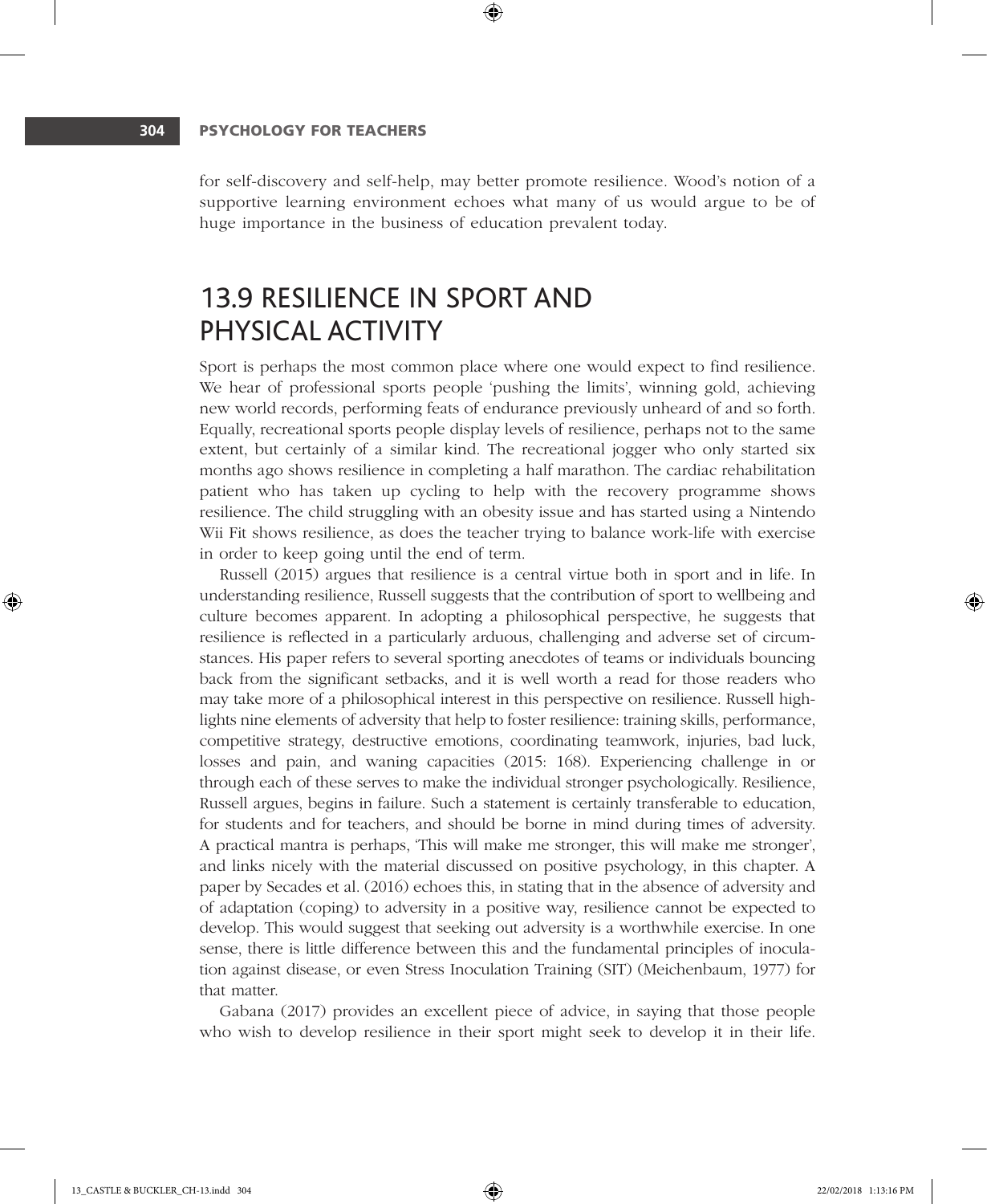#### COACHING PSYCHOLOGY and DEVELOPING RESILIENCE **305**

Equally those people wishing to develop resilience in their lives might seek to use sport as a vehicle to do so. The transferable nature of skills is mutually inclusive, rather than exclusively domain-specific. Similarly, Roncaglia (2017) acknowledges the role of sport psychology, not only in helping athletes, but also in the transferable skills that it can offer to other groups, in her study examining Seligman's PERMA model (Seligman, 2011) in children with autistic spectrum conditions (ASCs). Seligman's model refers to a set of 'flourishing domains' relating to positive wellbeing: positive emotions, engagement, relationships, meaning and accomplishment. Roncaglia shows how the case studies detailed in her paper have benefited from the integration of sport psychology with positive psychology for use within an educational psychology setting.

⊕

Readiness to change and engagement in training have been postulated as key elements of strengths-based approaches both in sport and in the military, with mental toughness, positive emotion, learned optimism, resilience, post-traumatic growth, and self- and emotion regulation being significant attributes of operating in extreme sporting or military situations (Wagstaff and Leach, 2015). The authors highlight the growing interest in looking to both sport psychology and military psychology for commonality. It must be pointed out that in sport psychology the favoured term previously was 'mental toughness', as seen in various works (e.g., Connaughton et al., 2011; Gucciardi and Gordon, 2011) and which developed in different stages of a sports performer's career. Previously, Daniel Gucciardi had examined mental toughness in cricketers, developing the Cricket Mental Toughness Inventory (CMTI) (Gucciardi and Gordon, 2009), followed by examining mental toughness profiles of adolescent Australian and New Zealand cricketers (Gucciardi and Jones, 2012). It is now widely considered that resilience is an ingredient of mental toughness. In reality, the term 'resilience' far better sums up the concept than the more nebulous umbrella term 'mental toughness'. Interestingly, the emerging issue of sports officiating, where dropout rates among referees, umpires, etc. have risen and are a global trend, has led to research into resilience, motivation and perceived levels of support in this sports group. Alongside moderate to high resilience levels, thematic analysis suggested that officials' resilience was a key factor in their effectiveness in the role, highlighting the importance of experience and support from fellow officials in bolstering resilience (Livingston and Forbes, 2017). A strong support shone through as a theme, and the protective factors necessary to undertake the role were similar to those discussed in this chapter.

Resilience in exercise, or physical activity, which for the purposes of this chapter we view as an umbrella term encapsulating all forms of non-sedentary activity, can perhaps best be inferred by examining factors that impede resilience. One such factor is depression. Arguably, an individual who is experiencing high levels of resilience will not be experiencing depression. Equally, an individual who is experiencing depression will not be feeling very resilient. In addressing the issue of depression, one should be able to establish higher levels of resilience. This subsection focuses, therefore, on physical activity and its indirect relationship with resilience. In doing so, we

13\_CASTLE & BUCKLER\_CH-13.indd 305 22/02/2018 1:13:16 PM

⊕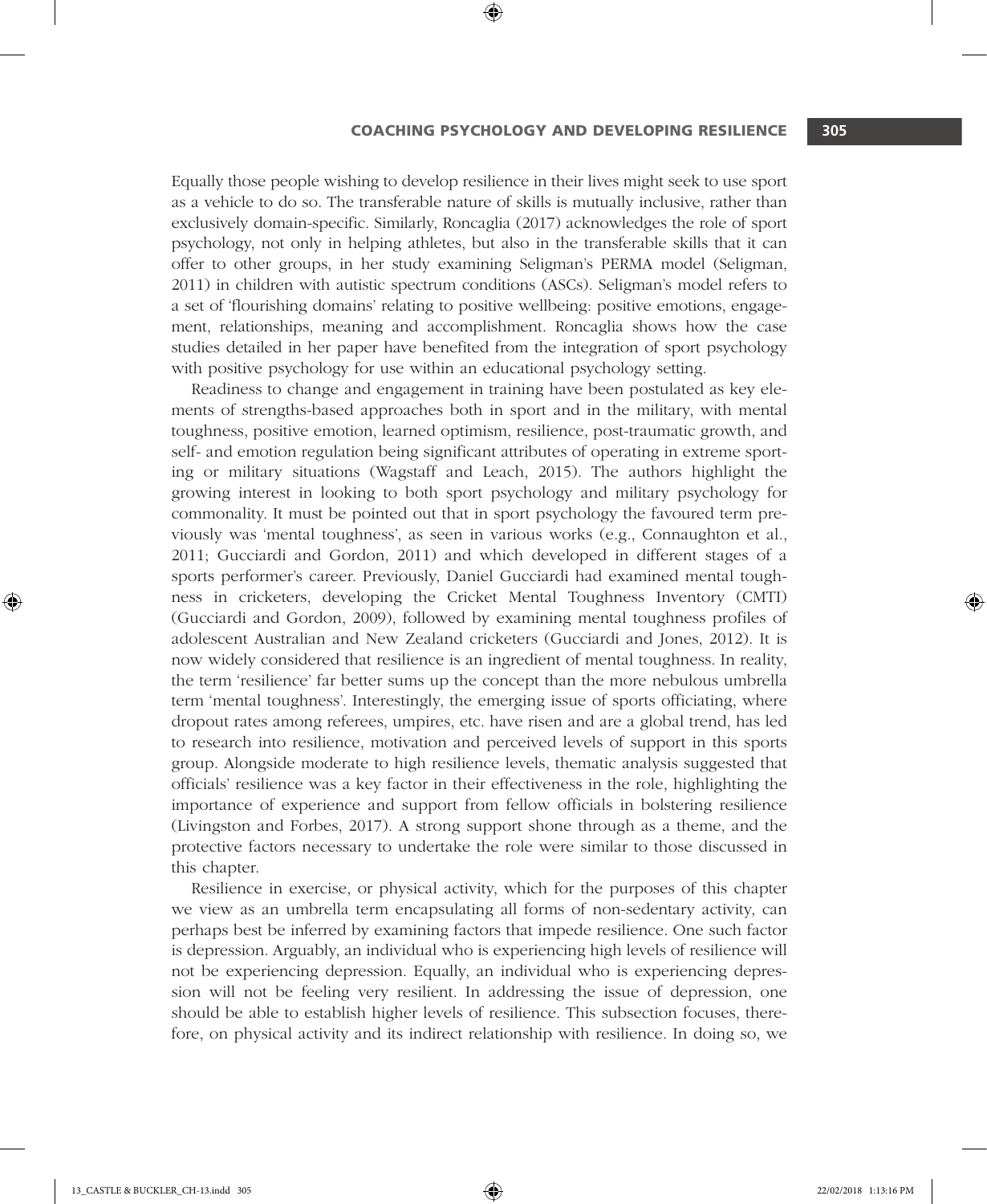have chosen to consider recent systematic reviews, which, in our opinion, hold a considerable amount of important information that can be used by teachers in a number of different ways, whether this is from a self-help perspective, or from a helpingothers perspective.

⊕

Nyström et al. (2015), mentioned at the beginning of this chapter, carried out a systematic review of the literature in physical activity, examining the type of activity and the amount required (the 'dosage') to have an effect on reducing depression. Aerobic activities, such as walking or jogging and cycling were the most common respectively, with weightlifting among the only two anaerobic activities. The authors discovered that 30–45-minute sessions were most common, during a period of 12–16 weeks. Interestingly, they found that sessions lasting 90 minutes did not ameliorate the effects of depression any more than the shorter sessions. This is excellent news for busy teachers, who frequently say that they do not have the time for exercise. It is not about quantity! We would recommend this journal article for the reader who wishes to discover a little more about the findings outlined in this review. Rebar et al. (2015) point out that many reviews have explored depression in clinical populations. As a result, their systematic review of non-clinical populations showed that physical activity has a moderate effect in ameliorating the effects of depression, along with a less strong effect on reducing anxiety. In a separate, specific, systematic review, physical activity has also been found to have low to moderate effects on depression in cardiac rehabilitation patients, for whom depression is a potential consequence of coronary artery events (Janzon et al., 2015).

Finally, we discovered an interesting review by Li et al. (2016), who examined the literature in relation to the concept of physical activity and computer-game technology, with the enticing title: 'Effect of exergames on depression'. The underlying message contained in this review of the literature is twofold. Firstly, exergames are a young person's technology and can be used to improve physical activity levels, compared to baseline. Secondly, the older generation can make more use of exergames as a means of overcoming a sedentary lifestyle, or where lack of local facilities, or safety concerns, restrict or prohibit exercise. Each of these reviews has one common factor. Exercise or physical activity is beneficial in ameliorating depression and, while doing so, equally fosters a sense of resilience and a sense of wellbeing; not to mention the social support, relationships and social integration involved in many types of physical activities, with the possible exception of exergaming (although even this could possibly be linked to the multi-player idea of social integration).

# 13.10 RESILIENCE IN MILITARY SETTINGS

One might wonder whether there is a need to include a section on military settings in a text on psychology for teachers. We would argue that, while there are few similarities between the classroom and 'theatres of war', conceptually, the protective factors that

13\_CASTLE & BUCKLER\_CH-13.indd 306 22/02/2018 1:13:16 PM

⊕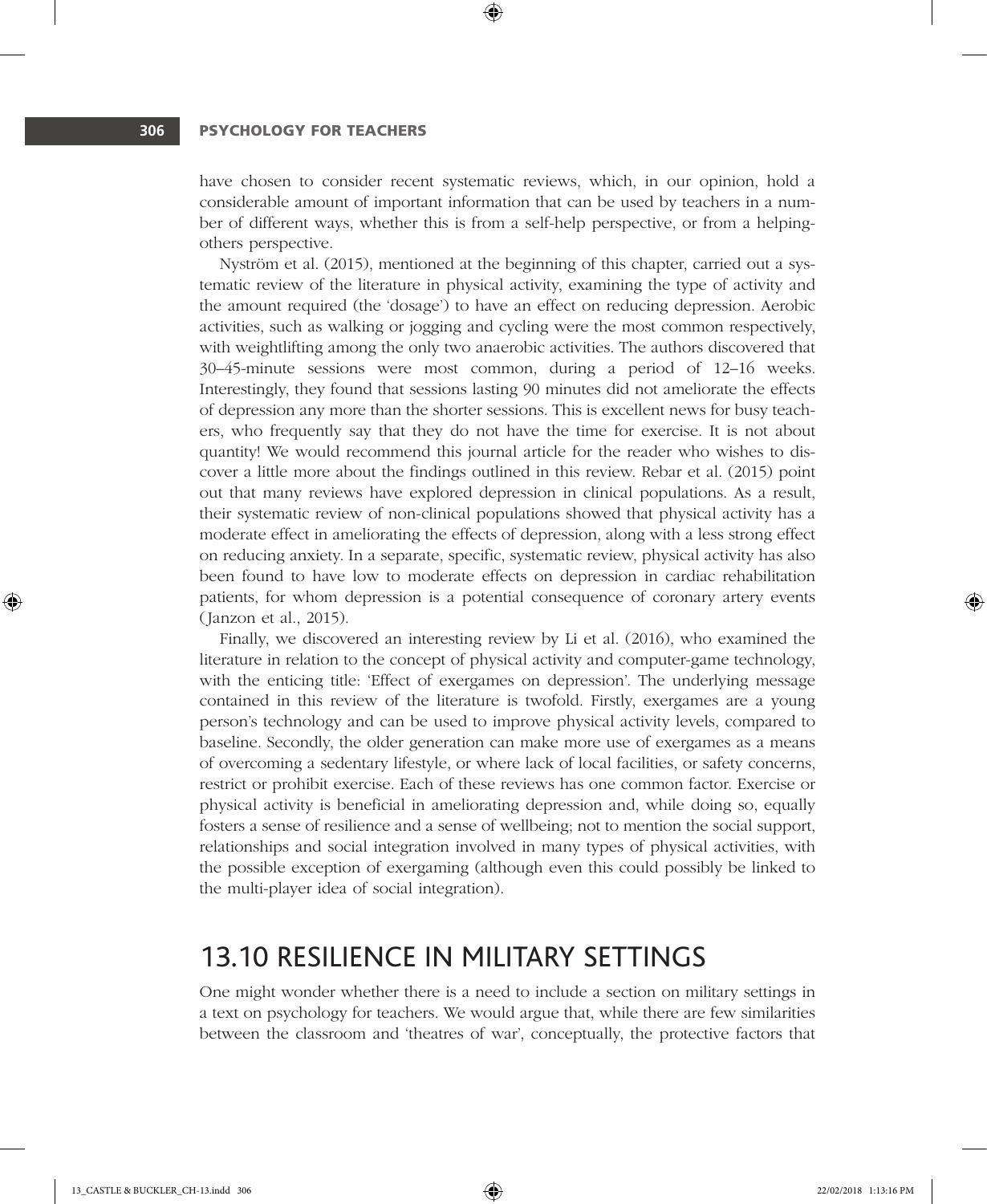link the two are remarkably similar. We will not provide an exhaustive literature review here, but merely offer some examples that support our intentions, while at the same time perhaps asking us all to consider whether the challenges we face are indeed that big an issue in the grand scheme of things.

⊕

Resilience training is imperative in the military, in order to ensure that personnel are able to operate effectively under extremely adverse circumstances. They are trained rigorously to acquire the necessary skills before entering operational duties. The American military have implemented the Comprehensive Soldier Fitness Program (CSF) (Casey, 2011), which is based in part on the Global Assessment Tool (GAT); an internet-based psychometric tool designed to test one million respondents per annum (Peterson et al., 2011), to which we will return in the section on education; alongside the Connor–Davidson Resilience Scale (CD-RISC) (Connor and Davidson, 2003), which measures five factors: personal competence, standards and tenacity; trust, tolerance of negative affect and stress; acceptance of change and strong relationships; control; and spirituality. This psychometric tool has recently been revised for use with Chinese military personnel, for whom the original version was culturally inappropriate, leading to the formation of three factors instead of five – competency, toughness, adaptability – and showing favourable validity and reliability (Xie et al., 2016). For an alternative and extremely thought-provoking perspective on the efficacy of the CSF, we would draw your attention to an article, previously rejected for a special issue of the *American Psychologist* in 2011 but now published elsewhere in the interests of parity (Pilisuk and Mahr, 2015).

Cacioppo et al. (2015) highlight the focus of studies being on individual resilience, while neglecting social resilience – the development of resilience through positive relationships and camaraderie that exist in the military. Social Resilience Training (SRT) aims to reduce inappropriate social cognitions and reduce feelings of isolation and loneliness. Cacioppo et al. (2015) found that SRT did indeed improve social cognitions, increasing empathy, hardiness, adopting perspectives, belief in social skills and their use along with reduced feelings of isolation and loneliness. Each of these elements readily transfers to other occupations to some degree or other. There is much to be learned from exploring the literature involving military studies, and transfer of findings to other domains would appear to be significantly worth the foray into this fascinating field of psychology. Bryan and Heron (2015) discuss the importance of belongingness, in the context of reducing depression in military personnel. A cohesive group with common, shared goals is achieved in part through social support and this is beneficial for fostering individual resilience and social resilience.

The importance of family support under differing conditions of threat while on deployment is highlighted wonderfully in the following statement from a paper examining self-efficacy, family support and threat engagement: 'During deployment, service members are confronted with a range of stressors. The encounter with enemy troops, incoming mortar fire, roadside bombs, and other life-threatening situations are the most conspicuous situations that come to mind. However, service members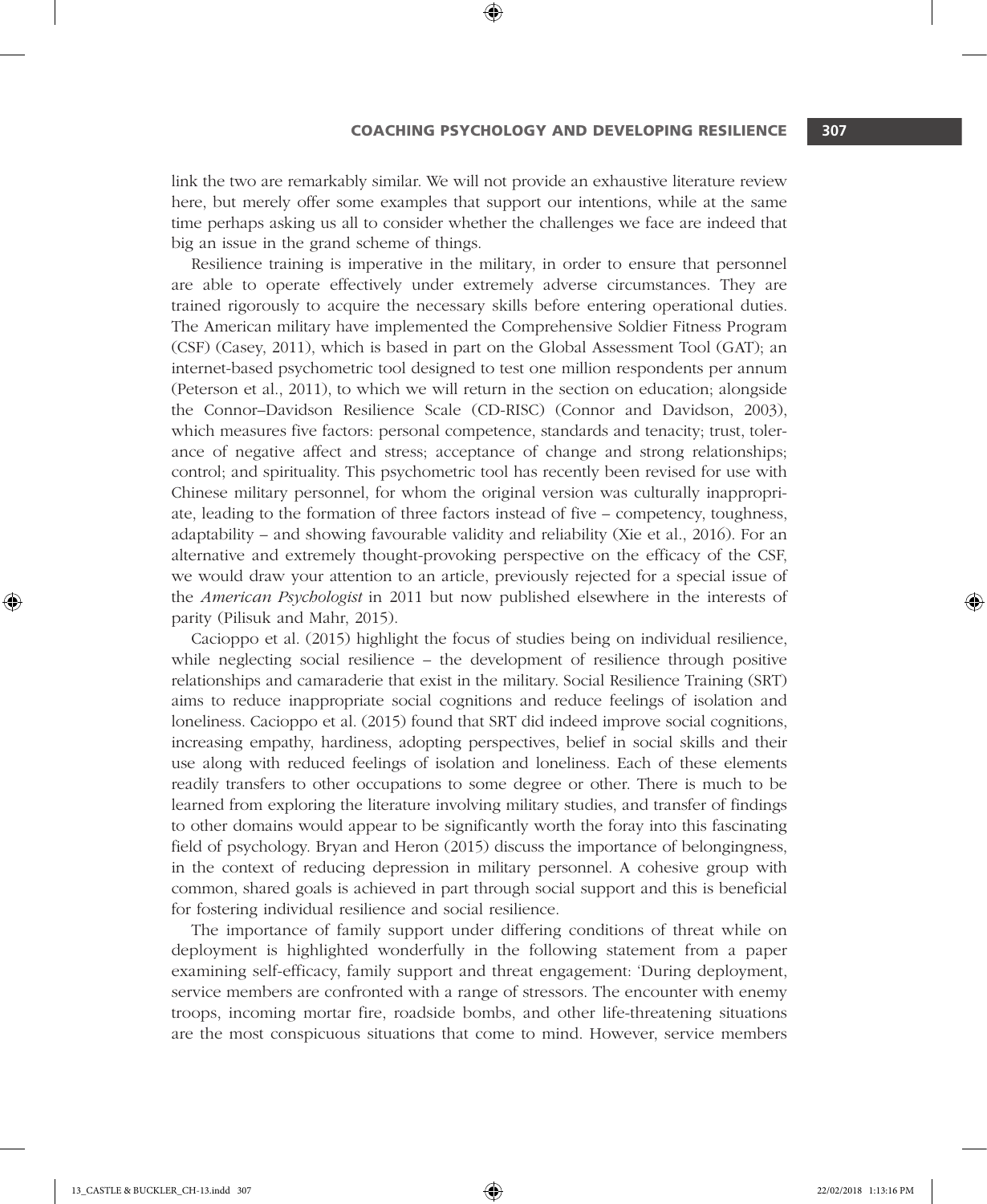also have to deal with boredom, restricting rules of engagement, separation from the home front and organizational bureaucracy when on deployment' (Delahaij et al., 2016: 78). While 'enemy troops, incoming mortar fire, roadside bombs and other lifethreatening situations' have no place in the world of the teacher, if one considers them as metaphors for education, then reinterpretation becomes rather intriguing. Delahaij et al. discovered that it is advantageous to retain high levels of self-efficacy under conditions of extreme stress, that family support is a factor in achieving this and that work-engagement (being more productive) is enhanced. This is yet another message from our foray into the military that is transferable for our needs in education. If you are single, have little or no family support, don't worry. Our advice would be to reinterpret the term 'family support' to suit your own set of circumstances and create or access a support network that functions appropriately for your needs. Let's face it: the entire teaching profession would crumble if we – none of us – was party to the 'sharing society' that we have created as teachers. One only needs to look at the internet to see electronic examples of this in operation.

⊕

In a qualitative study examining psychosocial adjustment to the loss of limbs in female military personnel, several protective factors were deemed to play a role in fostering resilience: positive attitude; social support, especially within a military context (similar to Wood's (2016) comment within the medical profession); recognition of what could have happened; sense of humour; and establishing meaning from their loss (Cater, 2012). Adaptive, situation-appropriate coping strategies can be developed through self-reflection practices. Systematic self-reflection practices have been postulated as an important strategy in Australian military recruits and is viewed not as a drain on an individual's psychological resources, but rather as something that facilitates growth and development in the individual experiencing adversity (Crane and Boga, 2017). They propose five systematic self-reflection practices: recollection of critical incidents; coping values and goals; evaluation of effectiveness; analysis of why/why not effective; approach to future stressors. By reflecting in this systematic manner, individuals should become more resilient as they deal with adverse situations and 'engaging in self-reflection of this type is also proposed to influence the motivational system in a way that encourages stressor engagement' (Crane and Boga, 2017: 32). There are similarities from this that one can readily transfer into the educational domain, simply be redefining what is meant by 'recollection of critical incident'.

An interesting paper by Courtney (2015) grabbed our attention, insofar as it introduced the concept of HeartMath, an approach to stress-resilience by balancing the body's emotional and physiological responses to stressful situations. Essentially, by changing heart rate variability, coherence is achieved as change in the body's physiology enables stability in thinking, as emotions reach equilibrium. The aspect that struck us as interesting was mention of the need to move between 'theatres of war' and 'civilian life' in the most effective/least-destructive manner psychologically. In education, this echoes the need to transition between work-life and home-life, or between term-time and vacation-time, in order to maximise the recovery period in readiness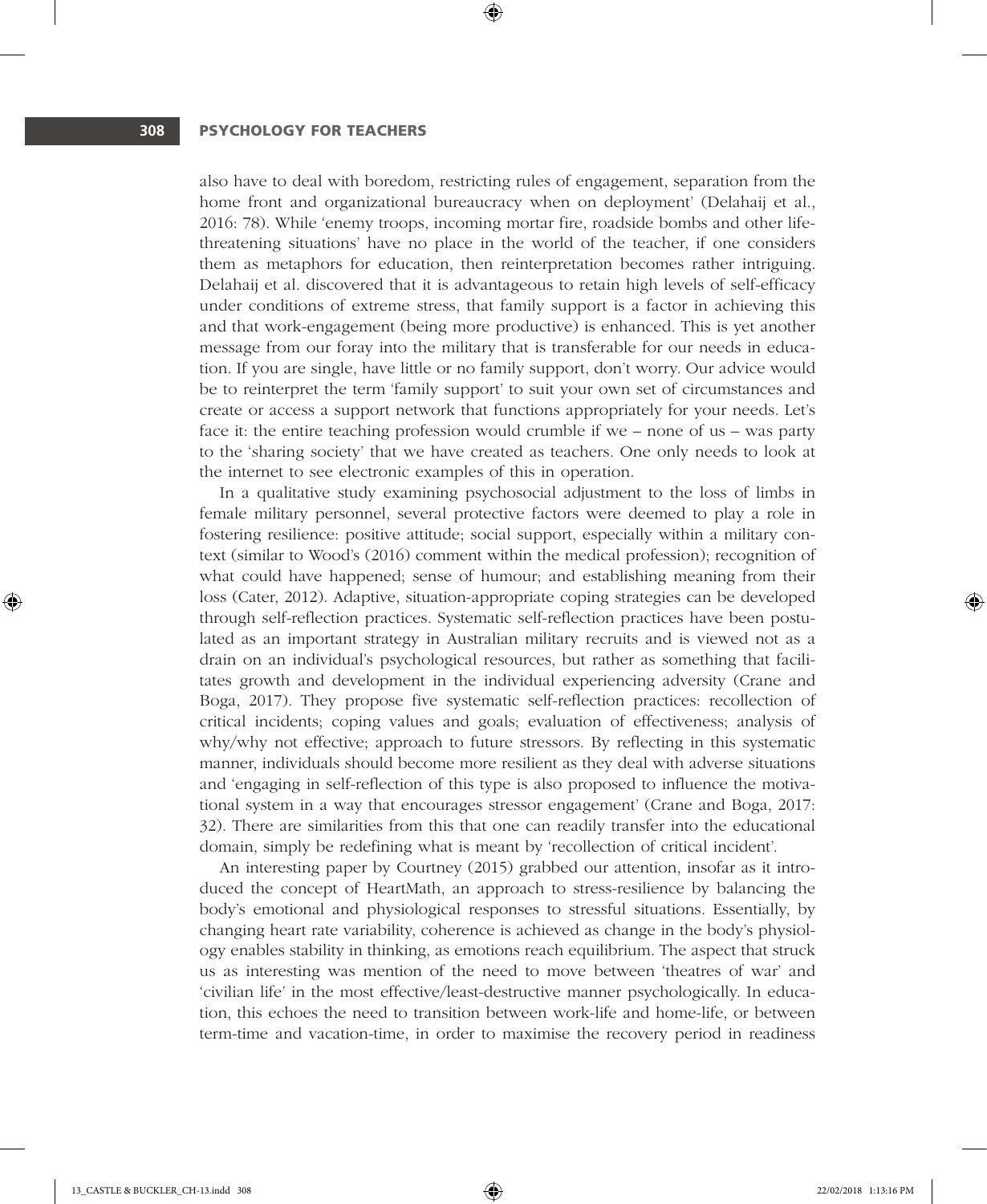for the next stint of duty. Courtney suggests that the concept should be adopted by agencies outside of the military. The education setting would seem to be the perfect opportunity to embrace this.

⊕

In finishing this section, we opted to include a paper examining the perceived barriers to initiating and continuing mental health treatment in an army cohort where a risk and resilience programme is in operation (Naifeh et al., 2016). Naifeh et al. explored perceived need, structural reasons and attitudinal reasons as perceived barriers to support. Perceived need was seen, as one might expect, as whether a need to seek support existed in participants. We would perhaps see this as analogous to a 'burying one's head in the sand' approach. Structural reasons were seen as more dayto-day issues, such as appointment scheduling or financial constraints. Attitudinal reasons were seen as having negative perceptions of mental health support or a perceived stigma associated with needing or accessing it. The authors found that 70 per cent of 744 respondents perceived no need to seek support. Equally, of those 208 participants who did perceive a need, 80.7 per cent cited an attitudinal reason for not seeking support and 62.7 per cent reported a structural reason. In short, barriers prevented the participants from accessing the appropriate level of support and this is largely related to the stigma associated with mental health. As teachers, we should be aware of articles that highlight the barriers to us and we should then seek ways to overcome those barriers so that the support that is available can be used to help us on our journey through our educational careers.

# 13.11 RESILIENCE IN EDUCATION

Within education, it is acknowledged that resilience training is necessary in facilitating MWB, by providing adaptive coping strategies that children can use on their progress through education. The SPARK Resilience programme (Boniwell and Ryan, 2009), which also examines depression, is one such programme that has been further examined recently by Pluess et al. (2017). Participants comprised 438 girls from 11 to 13 years old, with the sample taken from among the most deprived and challenging neighbourhoods in London, deemed to be at high risk for incidences of depression. The intervention aims to combine cognitive behavioural therapy (CBT) with positive psychology over the course of 12 one-hour sessions, delivered by class teachers who had undergone two days of intensive training in SPARK. Using hypothetical scenarios, children are taught a skills-based coping strategy, based on the SPARK acronym: Situation, Perception, Autopilot, Reaction, Knowledge. Accordingly, automatic emotional responses are triggered by the child's perceptions of a situation, which require them to gain knowledge from the behavioural response to the automatic emotional response. In keeping with a context-specific element targeting this age group, the metaphor of a parrot is used and the parrot has many guises, resembling blame, pessimism, judgement; always being right; catastrophising. The parrot is 'put on trial' and

♠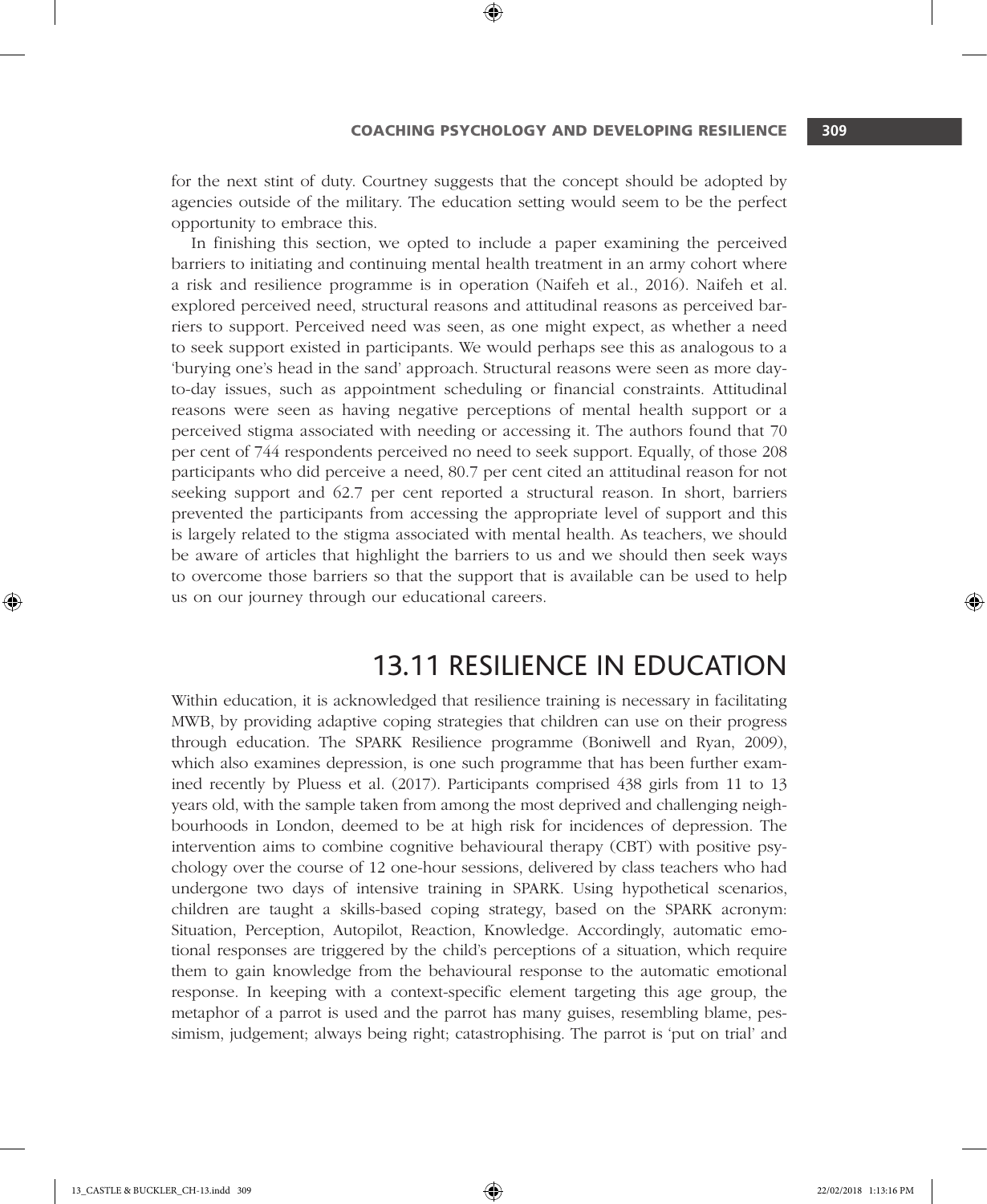evidence is examined in support or to refute explanations. Strategies such as relaxation and deep breathing are adopted in acting as distractions. All of these cover the elements of CBT contained within the 'hot cross bun' concept where emotional, behavioural and physiological responses interact in a given situation. Significant and persistent improvements in resilience scores were observed post-intervention, at 6-month follow-up and at 12-month follow-up, with similar decreases in depression scores between pre- and post-intervention, but with increases shown at both 6-month and 12-month follow-up (Pluess et al., 2017).

⊕

It is worth mentioning at this point that the SPARK Resilience programme should not be confused with the health-related physical activity, Sports, Play and Active Recreation for Kids (SPARK) programme of the late 1990s in the USA and Canada (Marcoux et al., 1999; Sallis et al., 1997). A literature search revealed no other journal articles on either programme, so we eagerly await more findings from Pluess et al., along with any additional research ideas SPARK may spark (we couldn't resist the opportunity here!).

Chris Peterson's work in positive psychology, as applied to military settings and discussed earlier, has filtered through to education, as we postulated above. White and Waters (2015) contributed a tribute to Peterson, in a memorial edition of the *Journal of Positive Psychology*, applying Peterson's approach to a large Australian school as a case study. The researchers focused on 'enabling institutions' and 'character strengths' in their case study. An enabling institution builds academic excellence, but equally builds character, morals and wellbeing, and these should be inherent not only in individuals within the institution, but also as part of the fabric of the institution as a collective. Character strengths are those inherent qualities that one would wish to possess on one's journey through life, such as wisdom, knowledge, love, forgiveness, humility, perseverance and honesty. These examples can be explored in more detail by looking at Peterson and Seligman's (2004) text on character strengths and virtues. By introducing a positive education curriculum into the school, character strengths can be built across curricula, depending on the needs of each child, who equally must reflect on his strengths and those of his peers and teachers (it was a private boys' school). White and Waters (2015: 75) describe what this journey might look like for a typical boy under the positive education curriculum, and is well worth reading, although it must be borne in mind that they do not provide any data beyond simple description.

César Dias and Cadime (2017) examined the effect of school, home, community and peers (i.e., externally-driven, protective factors) on the development of self-regulation and resilience in secondary school children, finding that higher resilience levels were found in girls and in students who were on non-vocational courses.

Kotzé and Niemann (2013) examined the psychological resources possessed by 789 industrial psychology students in higher education and their academic achievement in the first year, finding that optimism did not predict success, but three factors of resilience were significant: positive interpretation, facing adversity, and religion. It must be mentioned that the authors state that the use of the Adult Resilience Indicator (ARI)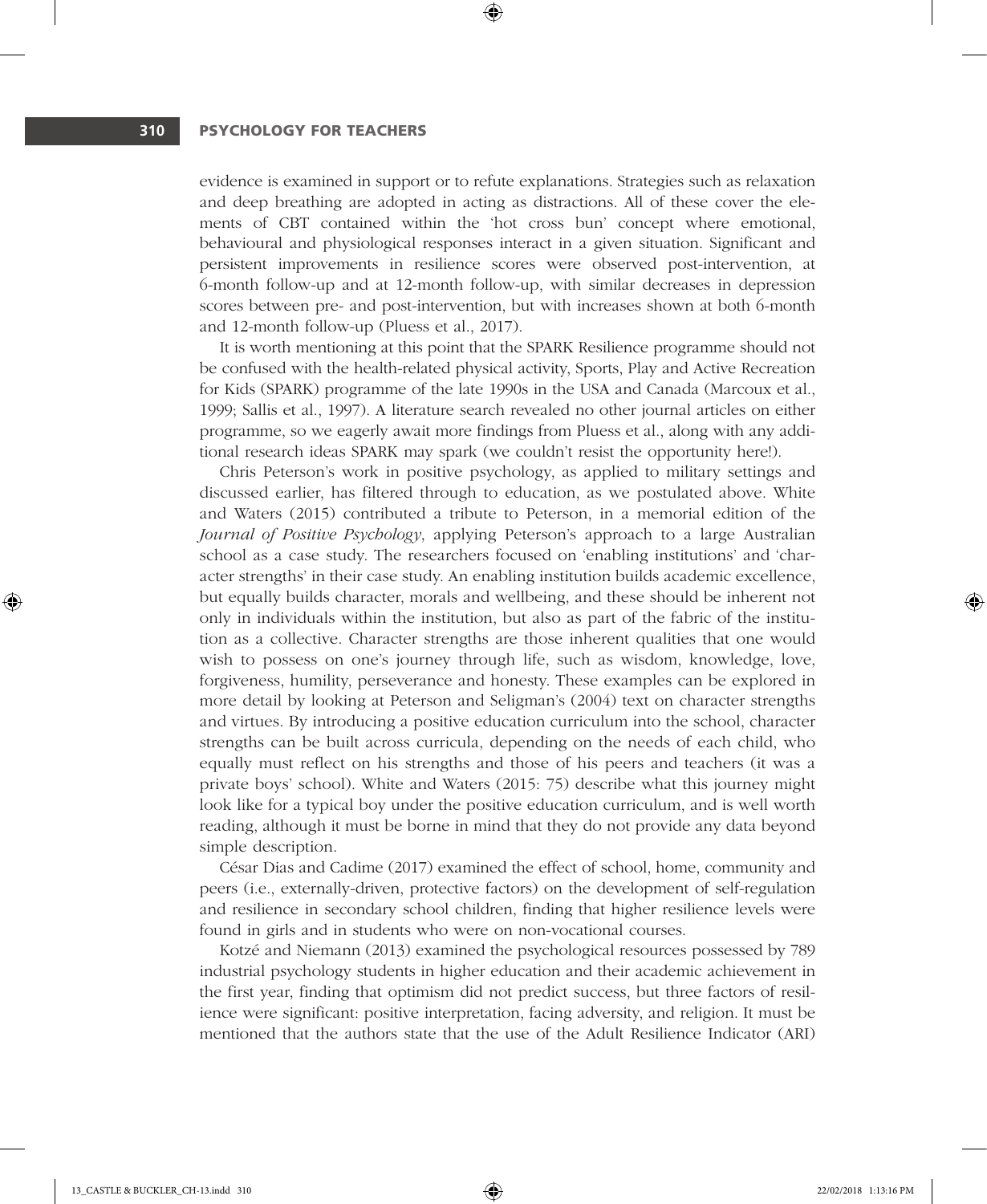(cf. Kotzé and Niemann, 2013) was designed for use within South Africa and perhaps may be culturally specific to the South African university system.

⊕

In exploring resilience in teaching staff, Pareek and Rathore (2016) examined the character strengths and virtues, postulated by Peterson and Seligman (2004), in 60 faculty members in an Indian higher education institution using the Values in Action Inventory of Strengths (VIA-IS) (Peterson and Seligman, 2004). They found that a gender difference existed, insofar as female faculty members displayed higher character strengths and virtues, compared to their male colleagues. The VIA-IS is a 240-item questionnaire, resulting in 24 character strengths and 6 virtues. From the perspective of brevity, we have taken each of these and adapted them in Table 13.1, which also includes a practical task for you to spend a little time reflecting on.

| <b>Virtue</b>        | <b>Character Strength</b> | <b>Virtue</b> | <b>Character Strength</b>             |
|----------------------|---------------------------|---------------|---------------------------------------|
| Wisdom and Knowledge | Creativity                | Justice       | Teamwork                              |
|                      | Curiosity                 |               | Leadership                            |
|                      | Love of learning          |               | Fairness                              |
|                      | Perspective               | Temperance    | Forgiveness                           |
|                      | Judgement                 |               | Humility                              |
| Courage              | <b>Bravery</b>            |               | Self-regulation                       |
|                      | Perseverance              |               | Prudence                              |
|                      | Honesty                   | Transcendence | Appreciation of beauty and excellence |
|                      | Zest                      |               | Gratitude                             |
| Humanity             | Love                      |               | Hope                                  |
|                      | Kindness                  |               | Humour                                |
|                      | Social intelligence       |               | Spirituality                          |

Table 13.1 Summarising Peterson and Seligman's character strengths and virtues

*Source*: adapted from Peterson and Seligman, 2004

# ACTIVITY

Look down the list of character strengths and for the purposes of brevity, rate yourself out of ten on each one. Go with your intuitive feeling for what each character strength refers to, or alternatively, if you wish to obtain a definition of each characteristic, this can be viewed online at www.viacharacter.org/www/Character-Strengths/VIA-Classification. This will give you a subjective approximation of how

*(Continued)*

♠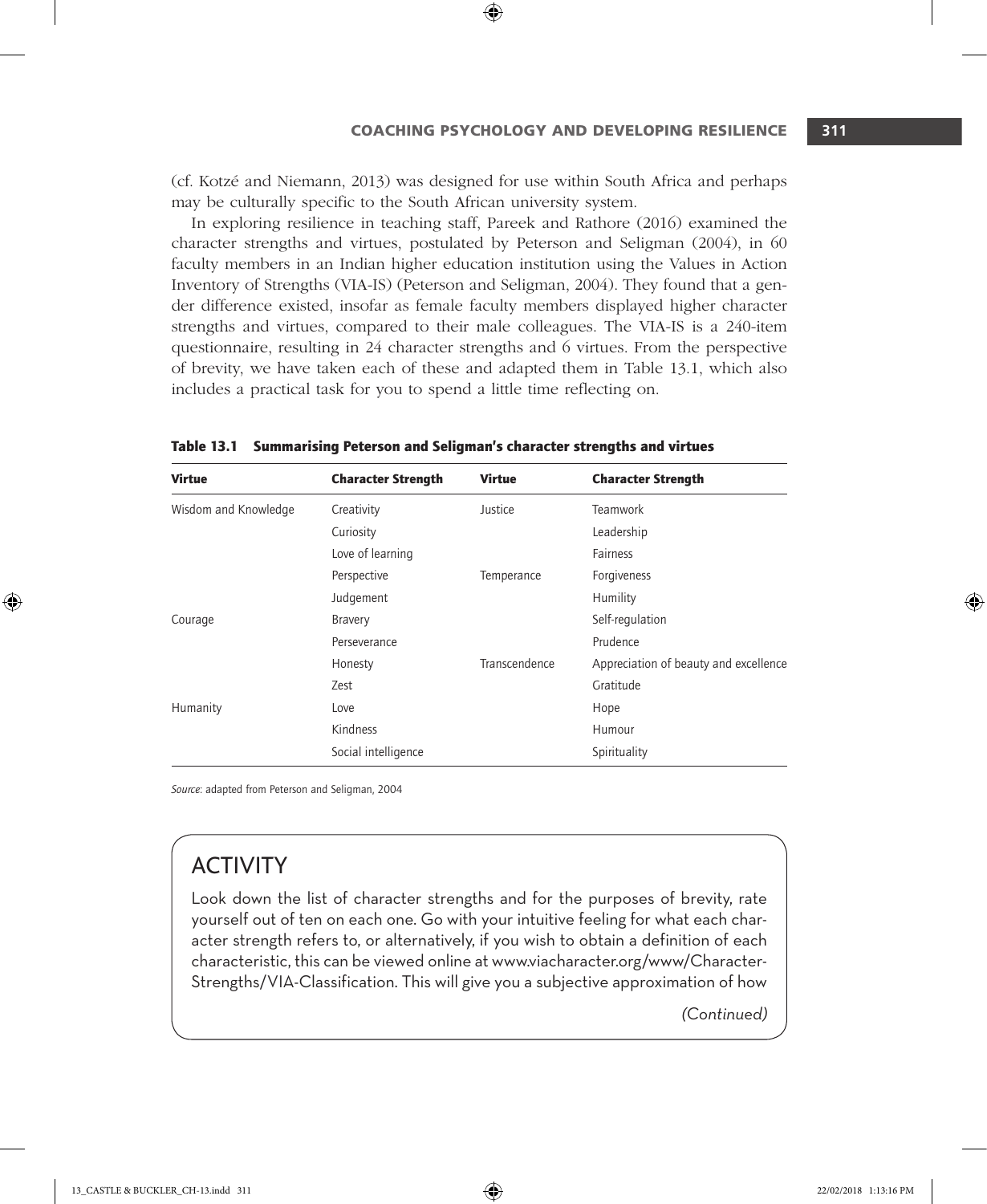you see yourself. If you have a spare 15 minutes, we would recommend that you take the free online survey available from this link. There are 'pay options' should you wish to obtain a detailed report. The site is the shopfront for Peterson and Seligman's VIA-IS and so is a trustworthy source. If you take the test, you will be able to see how accurately your original self-report was.

⊕

Next, look at your scores and consider how to develop some of the character strength where you scored lower than others. This is a perfect opportunity to explore and establish some short-term, mid-term and long-term goals. In doing so, you will be further developing resilience skills. Remember, this may be a reasonably long process, so do not expect to be resilient by the weekend!

We finish this section of the chapter by considering students as 'professionals of the future'. In a longitudinal study at the University of Worcester examining resilience in undergraduate students, Barber et al. (2017) have mapped the five internal and external domains from Macintosh and Shaw (2017) with the four protective factors from Ponce-Garcia et al. (2015). Preliminary findings were presented at the university's Learning and Teaching Conference in June 2017 and reflect a reduced level of resilience in incoming students compared to the sample used in the Ponce-Garcia et al. study, which focused on students in two North American universities. This issue is not restricted to our university and is an area of increasing concern in the higher education sector globally (e.g., for India: see Balgiu, 2017; for Romania: see Patil and Adsul, 2017; for Malaysia: see Narayanan and Weng Onn, 2016; for crosscultural comparisons between USA, China and Taiwan: see Li and Yang, 2016).

Barber et al.'s study is part of a longitudinal project, tracking students as they progress through their respective degree programmes, and we aim to extend the study to PGCE cohorts of the future, by establishing strategies for embedding developmental resilience into our *curricula* at all levels. Of course, our natural next step will be to focus attention on developmental resilience in the education system in schools.

| <b>Internal Domain</b> | <b>Internally driven</b><br>protective factor | <b>External Domain</b> | <b>Externally driven</b><br>protective factor |
|------------------------|-----------------------------------------------|------------------------|-----------------------------------------------|
| Emotional control      | Goal-efficacy                                 | Social integration     | Social support                                |
| Self-management        | Planning and prioritising                     | Social relationships   | Social skills                                 |
|                        |                                               | Support networks       |                                               |

|  | Table 13.2 Resilience: combining domains with factors |  |  |  |  |
|--|-------------------------------------------------------|--|--|--|--|
|--|-------------------------------------------------------|--|--|--|--|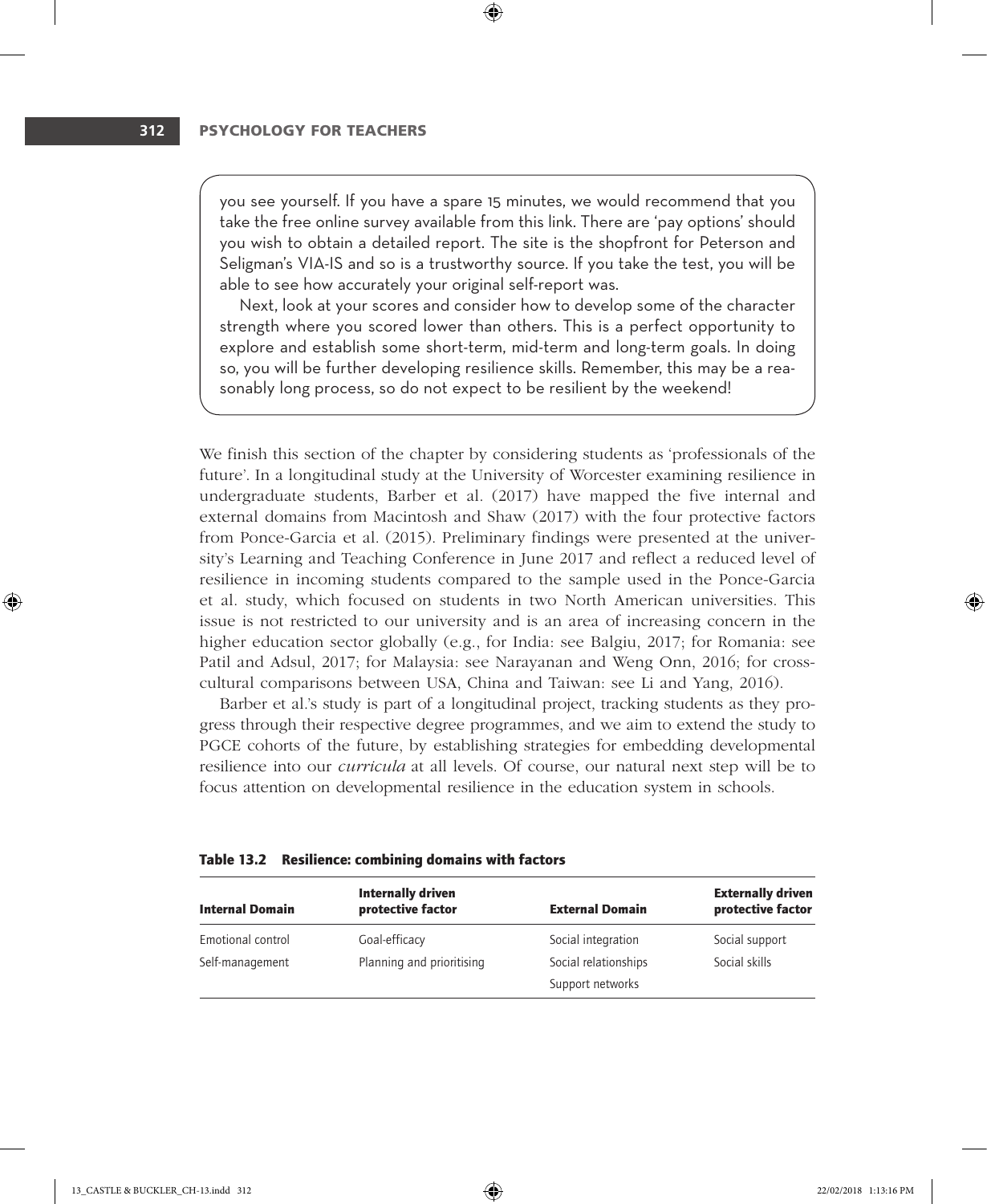#### COACHING PSYCHOLOGY and DEVELOPING RESILIENCE **313**

If we consider that resilience domains and factors are akin to the ingredients in a recipe, then building these provides the teacher with a set of resilient assets. To provide an asset-type flavour of what each cell may comprise, we discuss examples below. Internally, emotional control includes an ability to move on and not become fixated on problems. Similarly, it involves an ability to remain calm and composed in adverse situations, in order to maintain rational thought processes. The goal remains in focus throughout, hence goal efficacy is protected. Self-management both reflects persistence in pursuing and completing a task and requires goal-setting, for example, as a strategy for achieving the intended aims. This in essence is what we commonly talk about when we mention someone who is 'driven'. Externally, social integration is the perceived ability to become part of, in this instance, a new group of students. It is, in essence, a perceived measure of a 'good fit', i.e., how well do I actually fit into this group of people? This can be considered in terms of other students on a degree programme, flatmates or housemates, and members of clubs and societies. The principle is similar with younger students, with the obvious exception of accommodation. Social relationships play an important part in successful integration and therefore are interrelated. Family and existing friends aid resilience, as does the formation of newly emerging friendship groups. Social skills are developed and refined as a result of this interaction, and support networks become important, especially in times of emotional hardship. Indeed, the longstanding idiom, 'A problem shared is a problem halved', would certainly appear to ring true in this instance.

⊕

The issue of capability versus capacity seems to be clearer now. Asset approaches focus on capabilities, lists of characteristics, ingredients, etc. and this is indeed both admirable and necessary. Capacity both is considered by researchers adopting systemic and development approaches and is an indicator of the ability to utilise capabilities at different points in time, which continually fluctuate. Lawton-Smith's (2017) analogy of a Formula 1 car works really well in illustrating this. The car has all the necessary 'ingredients', all the technological advances and has been designed, constructed and driven with the ultimate goal of winning in mind. Yet it needs to come into the pits for fuel, without which it is unable to operate in the conditions for which it was designed. Viewing resilience as 'fuel' provides us with a totally different perspective. Do we conserve? Do we accelerate harder? When do we come in to the pits? Are we getting low on fuel? The list goes on. This essentially is a capacity issue. Now remove the Formula 1 analogy and replace it with the school calendar. How should we use our resilience resources or 'fuel' wisely to get us through each term, until we reach the finishing line at the end of the year? Should we hold something back? Should we pace ourselves? What happens if we begin to run out of resources? You get the picture here. We would concur with Smith, in terms of recommending that capacity should not be overlooked when considering resilience.

⊕